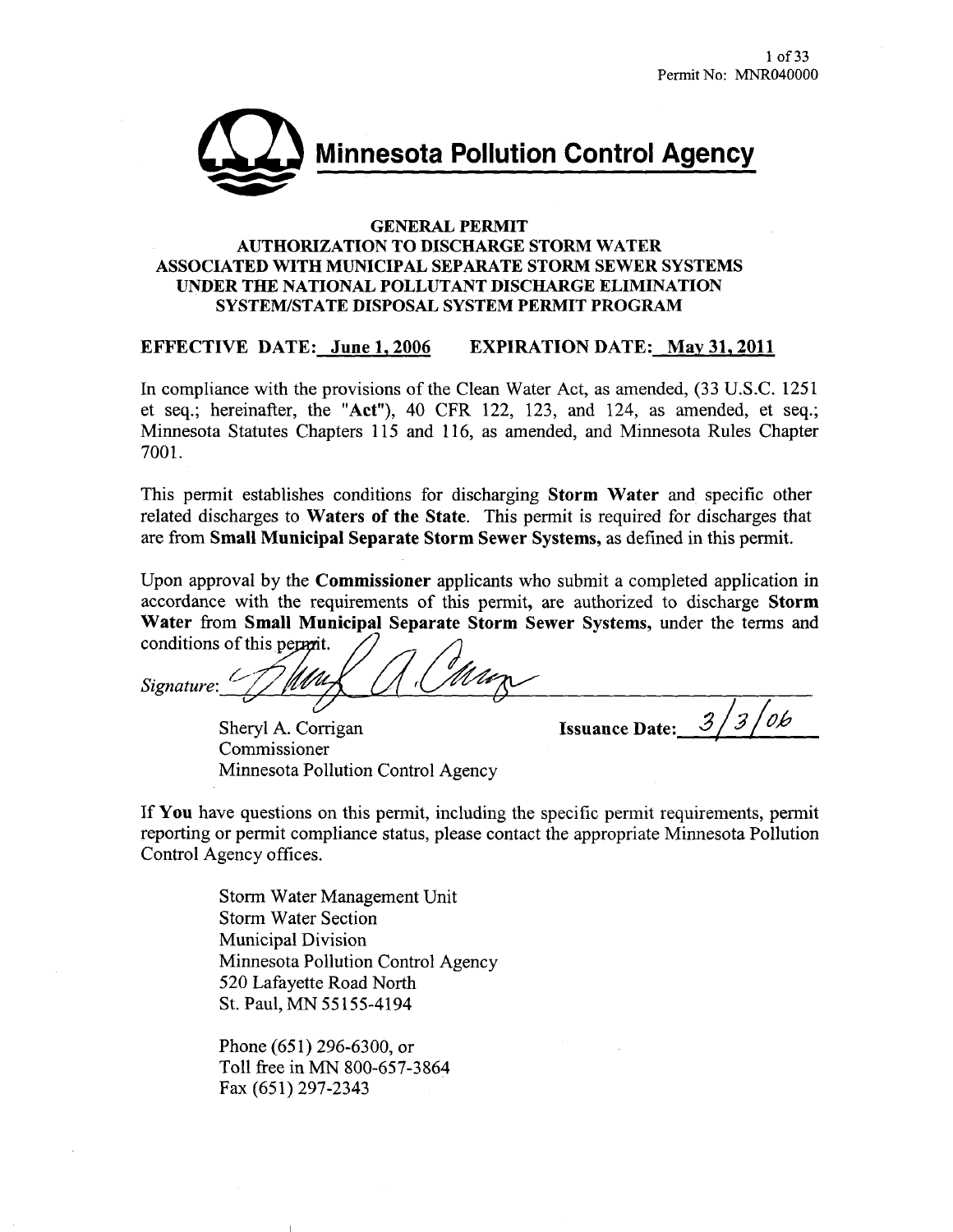Page

 $\bar{\beta}$ 

 $\mathbf{r}^{\text{max}}$  and  $\mathbf{r}^{\text{max}}$ 

## **Table of Contents**

 $\sim$ 

| I.        |  |
|-----------|--|
| II.       |  |
|           |  |
|           |  |
|           |  |
|           |  |
|           |  |
|           |  |
|           |  |
| <b>X.</b> |  |
|           |  |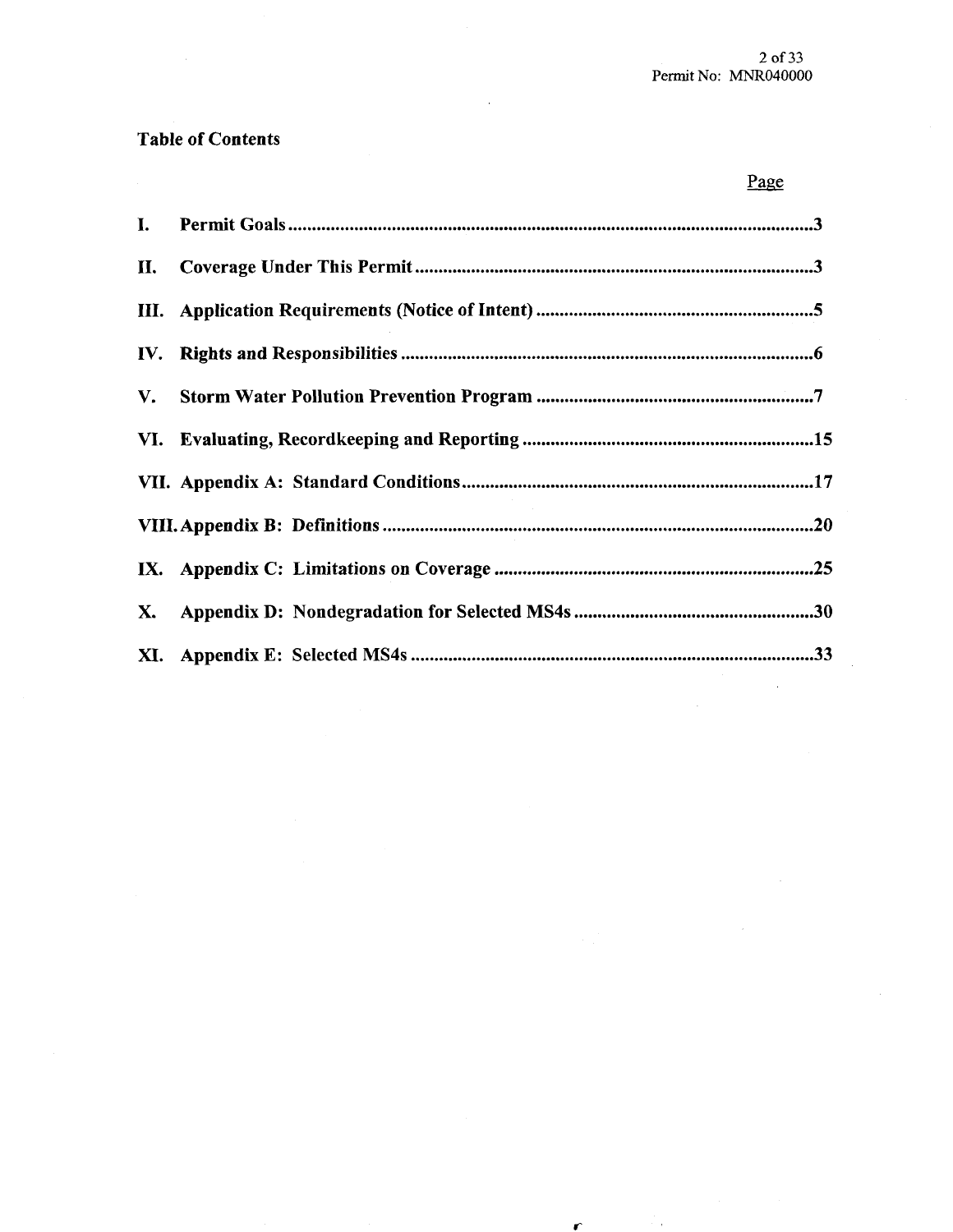# **PART I. PERMIT GOALS**

The primary goal of this permit is to restore and maintain the chemical, physical, and biological integrity of **Waters of the State** through management and treatment of urban **Storm Water** runoff. This is accomplished by management of **Municipal Separate Storm Sewer Systems** through a **Storm Water Pollution Prevention Program.** The purpose is to maintain water quality standards where there is compliance, and help bring waters that do not meet water quality standards into compliance. It should be noted that when there is a discharge to waters where there are limitations on coverage (Part II.B), there may be more stringent requirements that must be addressed. **You** may also voluntarily adopt more stringent measures to meet local goals.

# **PART II. COVERAGE UNDER THIS PERMIT**

# **A. Eligibility**

This permit, including appendices, authorizes discharges of **Storm Water** from **Small Municipal Separate Storm Sewer Systems** as defined in 40 CFR § 122.26(b)(16).

#### **B. Limitations on Coverage**

- 1. This permit does not authorize discharges other than **Storm Water**. Non-**Storm Water** discharges may include: combined sewer overflow, noncontact cooling water, sewage, wash water, scrubber water, spills, oil, hazardous substances, fill, commercial equipment/vehicle cleaning and maintenance wastewaters. A separate National Pollutant Discharge Elimination System (NPDES) permit may be required for these discharges.
- 2. This permit does not authorize the discharge of **Storm Water** when a separate NPDES permit is required for these activities. For example, while **Storm Water** from industrial activity or construction activity may be discharged from a **MS4** with authorized **Storm Water** discharges, this permit does not replace or satisfy any other permits required for those discharges.
- 3. This permit does not authorize the discharge of **Storm Water** from any other entity located in the drainage area or outside the drainage area. Only your system and the portions of the storm sewer system that are under your operational control are authorized by your permit.
- 4. This permit does not authorize the following **discharges** as described in Appendix C unless the requirements of Part IX (Appendix C) are met:
	- a. Discharges to waters with Prohibited Discharges as defined in Minn. R. 7050.0180, subp. 3, 4, and 5.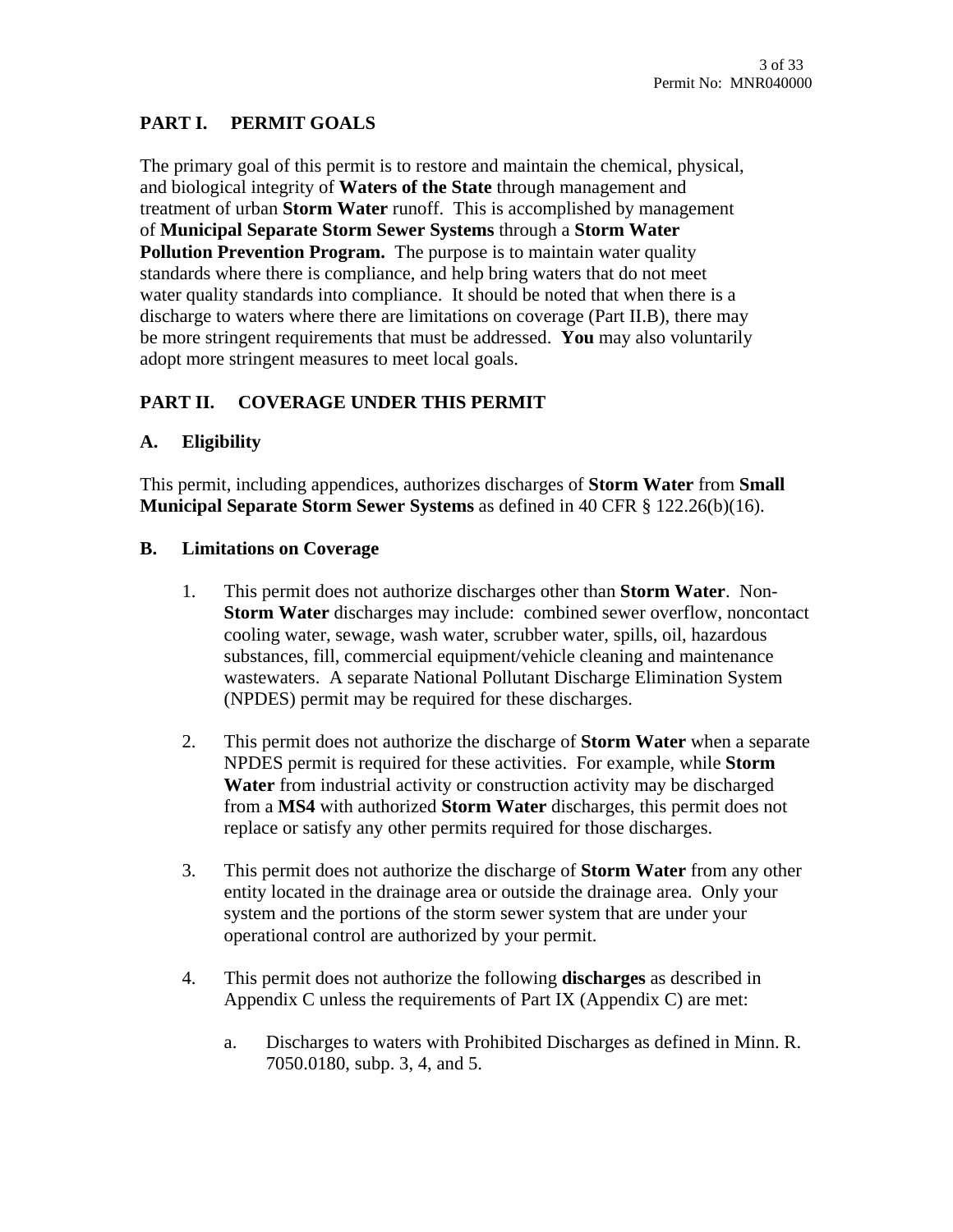- b. Discharges to waters with Restricted Discharge as defined in Minn. R. 7050.0180, subp. 6, 6a, and 6b.
- c. Discharges to Trout Waters as defined in Minn. R. 6264.0050, subp. 2 and 4.
- d. Discharges to **Wetlands** as defined in Minn. R. 7050.0130, subp. F (see also Minn. R. 7050.0186).
- e. Discharges requiring Environmental Review required by Minn. Stat. ch. 116D and 42 U.S.C. §§ 4321 – 4370 f.
- f. Discharges Affecting Threatened or Endangered Species or Their Habitat.
- g. Discharges Affecting Historic or Archeological Sites.
- h. Discharges Affecting Source Water Protection Areas.
- 5. This permit does not allow **discharges** if the requirements of Part X (Appendix D) and schedule of Part XI (Appendix E) are applicable, unless the **MS4** is in compliance with those appendices.

#### **C. Obtaining Authorization**

 In order for **Storm Water** discharges from **Small Municipal Separate Storm Sewer Systems** to be authorized to discharge under this **General Permit**:

- 1. Submit an application with the **Storm Water Pollution Prevention Program You** intend to implement under this permit, in accordance with the requirements of Part III, using a form provided by the **Commissioner** (or a facsimile thereof).
- 2. Where the ownership or significant operational control of the **MS4** changes, after the submittal of an application under Part III, a new application must be submitted in accordance with Part III.
- 3. The **Commissioner** will review the application and **Storm Water Pollution Prevention Program** for completeness and compliance with this permit. The **Commissioner** shall determine whether to approve coverage or to deny coverage to dischargers who submit a complete application. In accordance with the procedures of this permit and requirements of Minn. R. ch. 7001, the **Commissioner** shall provide public notice with the opportunity for hearing on the determination. Upon approval by the **Commissioner**, dischargers are authorized to discharge **Storm Water** from **Small Municipal Separate Storm Sewer Systems** under the terms and conditions of this permit.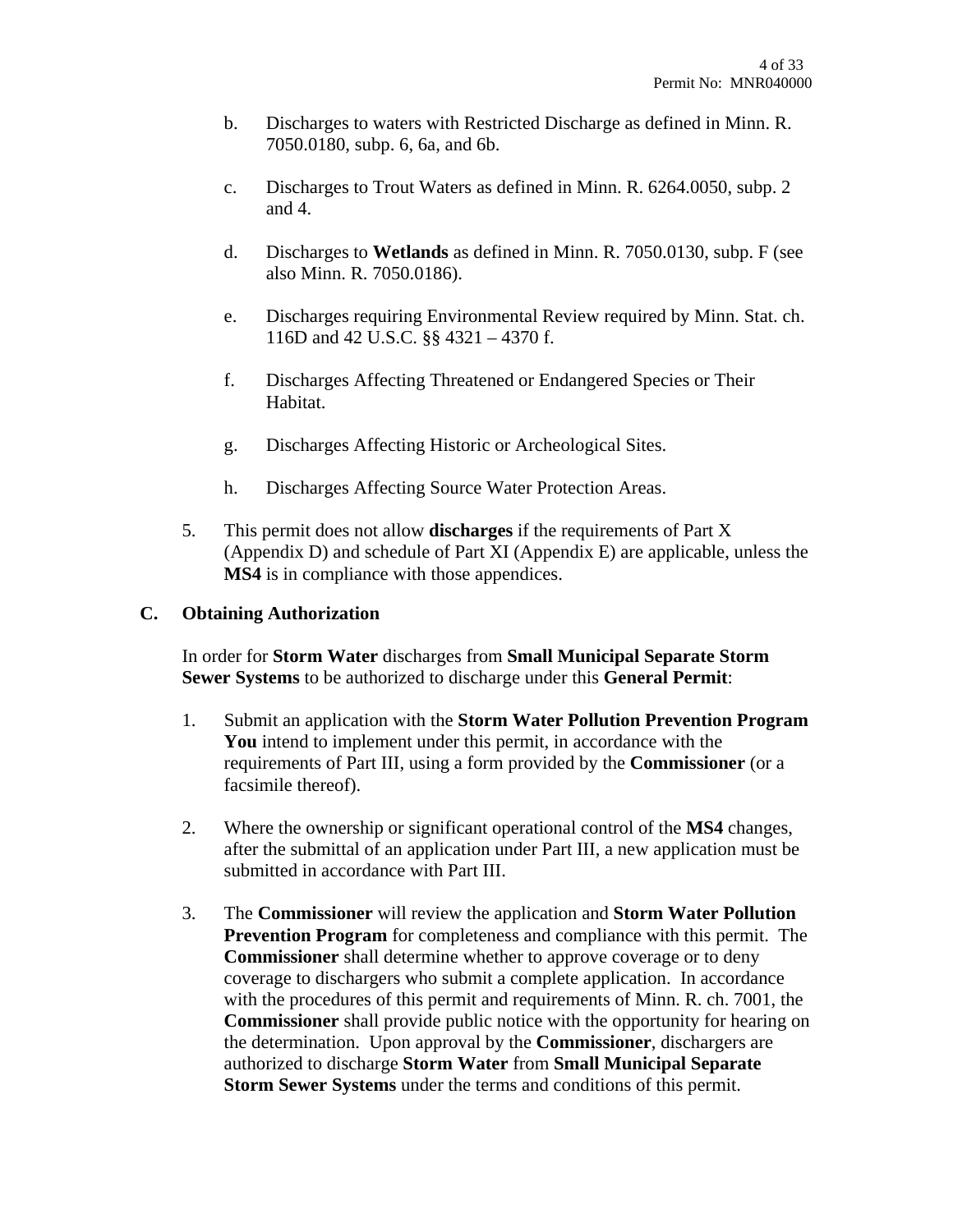4. The **Commissioner** may deny coverage under this permit and require submittal of an application for an individual NPDES permit based on a review of the application or other information, in accordance with Minn. R. ch. 7000 and 7001.

## **PART III. APPLICATION REQUIREMENTS (Notice of Intent)**

#### **A. Deadlines for Application**

If **You** are an **Owner** or **Operator** of a **Small Municipal Separate Storm Sewer System** regulated under 40 CFR § 122.32(a)(1), **You** must apply to obtain coverage under this permit within 90 days after the permit issuance date on page 1 of this permit. If **You** fail to make the application deadline, **You** are out of compliance and must submit an application. The **Owner** or **Operator** of an **MS4** that is not designated for coverage by federal rules, but has been designated under Minn. R. ch. 7090, must apply by the date specified in the **Commissioner's** designation documents.

#### **B. Signature**

The Application shall be signed in accordance with application forms provided by the **Commissioner** and shall include the following information:

- 1. The street address, county, and the **Owner** or **Person** with operational control of the **MS4** for which the notification is submitted; and
- 2. The name, address, and telephone number of the individual responsible for overall permit compliance.

#### **C. Application Attachment: Storm Water Pollution Prevention Program**

The proposed **Storm Water Pollution Prevention Program** for implementing the permit shall be attached to the application on forms provided by the **Commissioner** (or reasonable facsimiles), including:

- 1. The **Best Management Practices** or **BMPs** that **You** will implement for each of the **Storm Water** minimum control measures at Part V.G of this permit;
- 2. The measurable goals for each of the **BMPs**, including, as appropriate, the months and years in which **You** will undertake required actions, including interim milestones and the frequency of the action, in narrative or numeric form, as appropriate;
- 3. Estimated timeline(s) (months, years) in which **You** will implement each **BMP**; and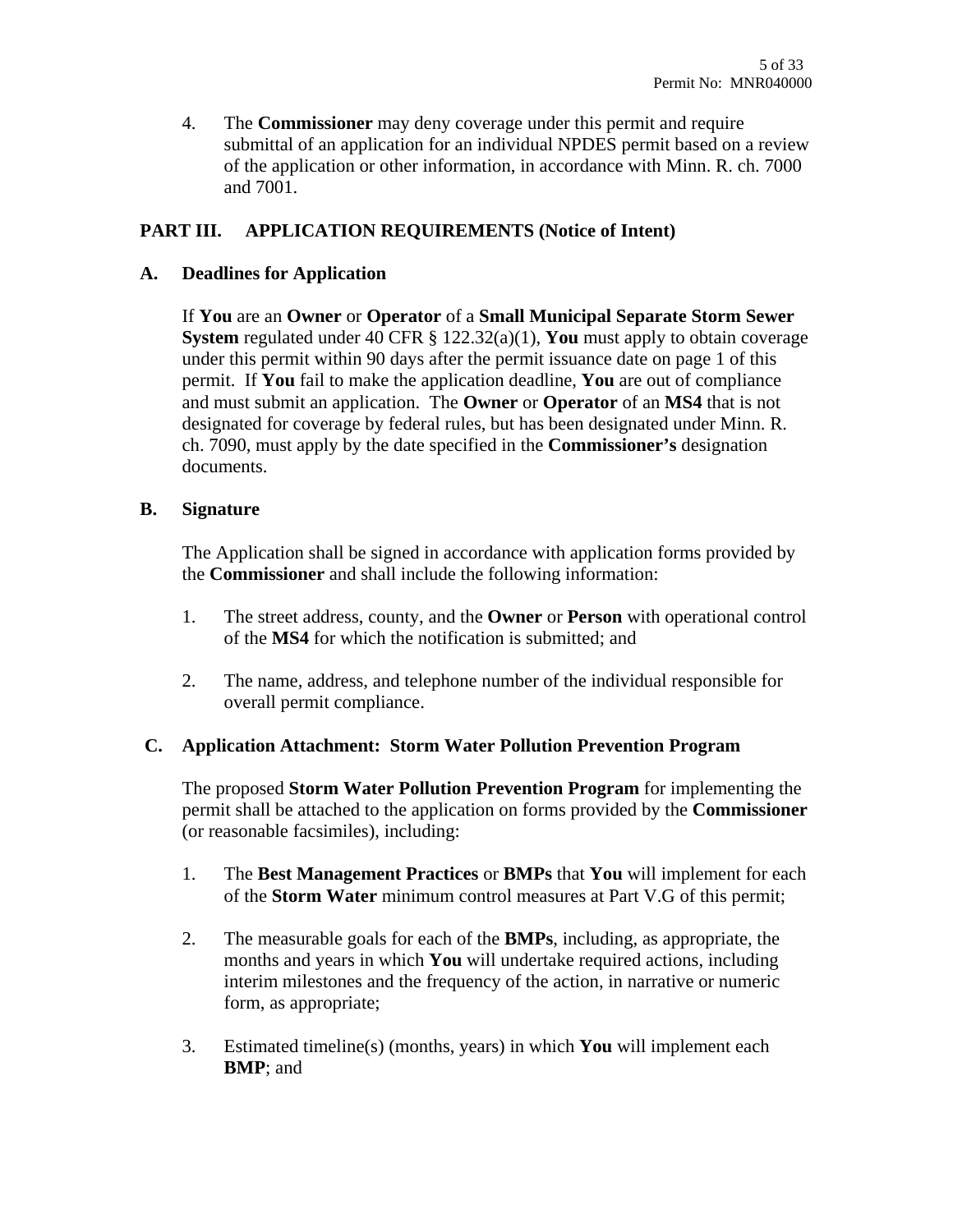4. Individual(s) responsible for implementing and/or coordinating each component of the **Storm Water Pollution Prevention Program**. This should be the individual **You** want the **Agency** to contact for the particular component; it may be the overall coordinator or other individual.

#### **D. Where to Submit**

Applications signed in accordance with Part III.B of this permit, **Storm Water Pollution Prevention Programs** submitted under Part III.C, annual reports under Part VI.D, and submittals under Appendices C, D, and E, are to be submitted to the **Commissioner** at the following address:

Storm Water Management Unit Storm Water Section Municipal Division Minnesota Pollution Control Agency 520 Lafayette Road North St. Paul, MN 55155-4194

Phone (651) 296-6300, or Toll free in MN 800-657-3864 Fax (651) 297-2343

#### **E. Record Retention**

The applicant shall retain copies of the permit application, the **Storm Water Pollution Prevention Program,** all data and information used by the applicant to complete the application, and any information developed as a requirement of this permit or as requested by the **Commissioner**, for a period of at least three (3) years beyond the date of permit expiration. This period is automatically extended during the course of an unresolved enforcement action regarding the **MS4** or as requested by the **Commissioner**.

## **PART IV. RIGHTS AND RESPONSIBILITIES**

- **A.** The **Commissioner** may modify this permit or issue other permits, in accordance with Minn. R. ch. 7001, to include more stringent effluent limitations or permit requirements that modify or are in addition to the minimum control measures in Part V.G of this permit, or both. These modifications may be based on the **Commissioner**'s determination that such modifications are needed to protect water quality.
- **B.** Additional **MS4s** may be designated for coverage under this permit in accordance with Minn. R. ch. 7090. The **Owner** or **Operator** of an **MS4** that is designated for coverage must comply with the permit requirements by the dates specified in the **Commissioner's** designation documents.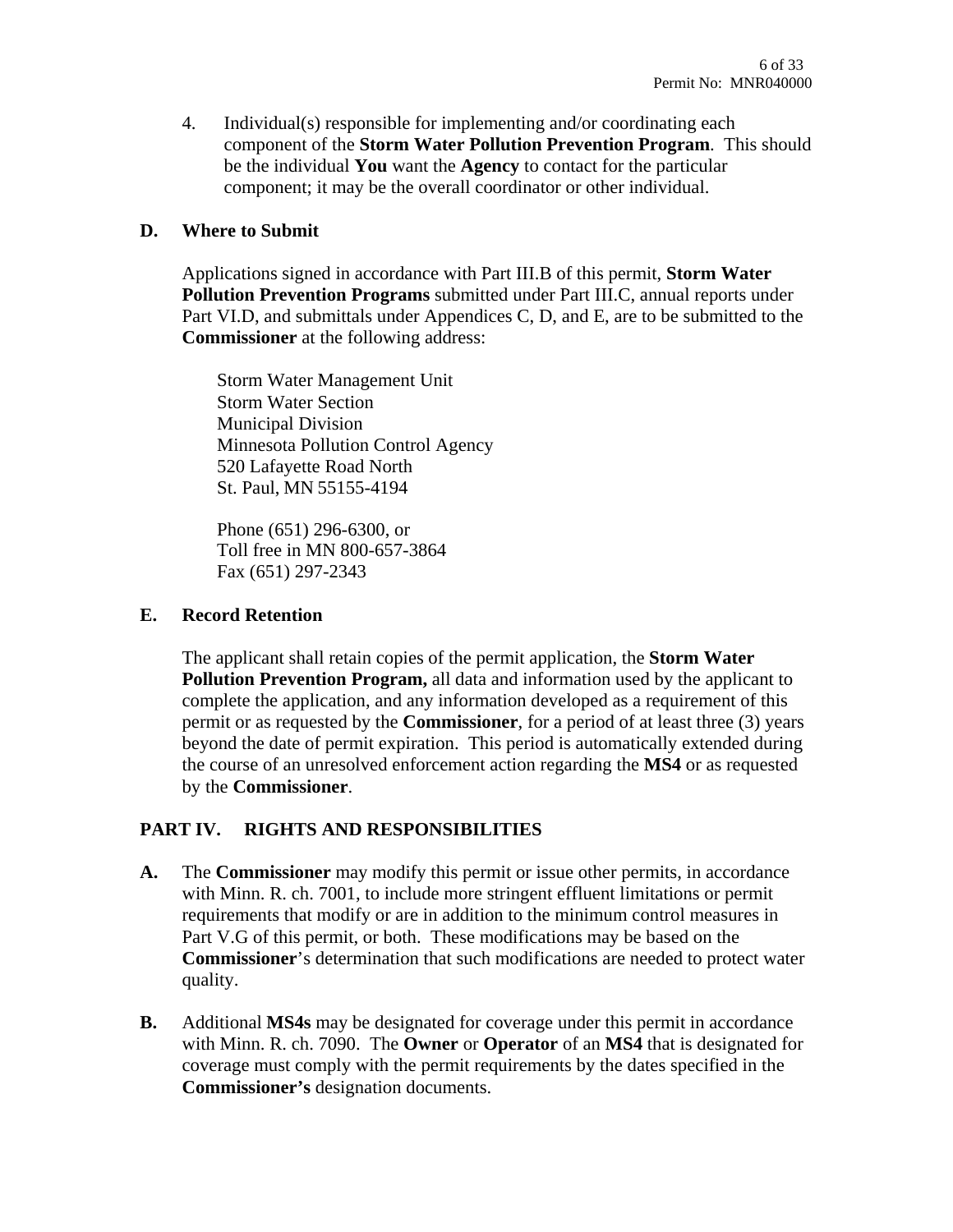- **C. You** may request individual permits based on Minn. R. ch. 7000, 7001, and other applicable rules.
- **D.** Section 303(d) listings and **Total Maximum Daily Load** (**TMDL**)

If your **MS4** discharges to a **Water of the State** that appears on the current **USEPA**  approved list of impaired waters under Section 303(d) of the Clean Water Act (33 U.S.C. § 303 (d)), **You** must review whether changes may be warranted in your **Storm Water Pollution Prevention Program** to **Reduce** the impact of your discharge. If a **USEPA**-approved **TMDL(s)** has been developed, **You** must review the adequacy of your **Storm Water Pollution Prevention Program** to meet the **TMDL's** Waste Load Allocation set for **Storm Water** sources. If the **Storm Water Pollution Prevention Program** is not meeting the applicable requirements, schedules and objectives of the **TMDL**, **You** must modify your **Storm Water Pollution Prevention Program**, as appropriate, within 18 months after the **TMDL** Waste Load Allocation is approved.

## **PART V. STORM WATER POLLUTION PREVENTION PROGRAM**

- **A. You** must develop, implement, and enforce a **Storm Water Pollution Prevention Program** designed to **Reduce** the discharge of pollutants from your **Small MS4**, to protect water quality, and to satisfy the appropriate water quality requirements of the Clean Water Act. Upon approval by the **Commissioner**, the **Storm Water Pollution Prevention Program** shall be implemented as specified in the permit or in the **Commissioner's** approval letter.
- **B.** Your **Storm Water Pollution Prevention Program** must be designed and managed to **Reduce** the discharge of pollutants from your storm sewer system to the **Maximum Extent Practicable (MEP)**. **You** must manage your municipal storm sewer system in compliance with the Clean Water Act and with the terms and conditions of this permit. **You** must manage, operate, and maintain the storm sewer system and areas **You** control that discharge to the storm sewer system in a manner to **Reduce** the discharge of pollutants to the **MEP**. The **Storm Water Pollution Prevention Program** will consist of a combination of **Best Management Practices**, including education, maintenance, control techniques, system design and engineering methods, and such other provisions as **You** determined to be appropriate, as long as the **BMPs** meet the requirements of this permit.
- **C. You** shall submit an annual report on the implementation of the **Storm Water Pollution Prevention Program** by June 30 of each year, or on another later date if established for your **MS4** by the **Commissioner**. The report shall cover the entire previous calendar year, in accordance with the reporting requirements of Part VI.D.
- **D.** Your **Storm Water Pollution Prevention Program** must include **BMPs** that control or **Reduce** pollutants, as appropriate for your community. In the development of **BMPs** for your **Storm Water Pollution Prevention Program,**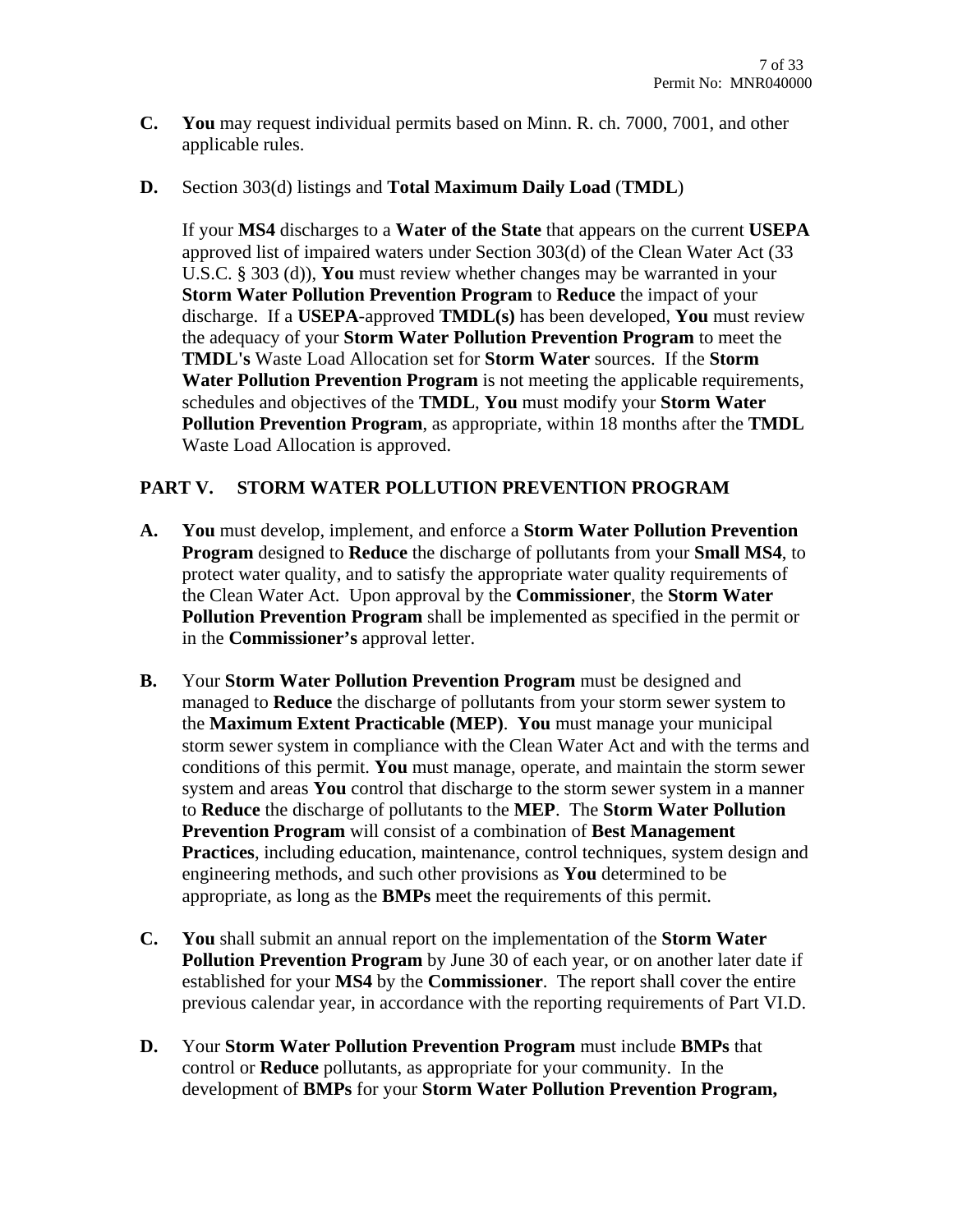**You** must consider the sources of pollutants, the potentially polluting activities being conducted in the watershed, and the sensitivity of the receiving waters. For **MS4s** that have discharges to waters listed in Part II.B.4, see Part IX (Appendix C) for additional requirements. For **MS4s** listed in Part XI (Appendix E), see Part X (Appendix D) for additional requirements.

- **E.** For each minimum control measure, there shall be a description of the **BMPs** for this measure, responsible department in charge, an implementation schedule, including any request by **You** for consideration by the Commissioner of an extension or exemption from any deadlines and timelines set forth in this permit, and measurable goals that will be used to determine the success or benefits of the **BMPs**.
- **F.** The **Storm Water Pollution Prevention Program** shall become an enforceable part of this permit upon approval by the **Commissioner**. Modifications to the **Storm Water Pollution Prevention Program** that are required or allowed by this permit (see Part V.H) shall also become enforceable provisions.
- **G.** The six minimum control measures to be included in your **Storm Water Pollution Prevention Program** are listed below. **You** must define appropriate **BMPs** for these minimum control measures and measurable goals for each **BMP**. The **Storm Water Pollution Prevention Program** must include all **BMPs** required below, must include annual schedules or procedures for implementation, and, where appropriate, must be implemented or established in ordinance, plan or policy by June 30, 2010, unless other timelines have been specifically established in this permit Part V.G.1-6, or by the **Commissioner** under Part IV.B, or under other rules and authorities.
	- 1. Public education and outreach on **Storm Water** impacts. **You** must select and implement a program of appropriate **BMPs** and measurable goals for this minimum control measure consisting of, at minimum:
		- a. **You** must implement a public education program to distribute educational materials to the community or conduct equivalent outreach activities about the impacts of **Storm Water** discharges on water bodies and the steps that the public can take to **Reduce** pollutants in **Storm Water** runoff.
		- b. **You** must specifically implement an education program that individually addresses each minimum control measure (Part V.G.1-6):
			- 1) Public education and outreach;
			- 2) Public participation;
			- 3) Illicit discharge detection and elimination;
			- 4) Construction site **Storm Water** runoff control;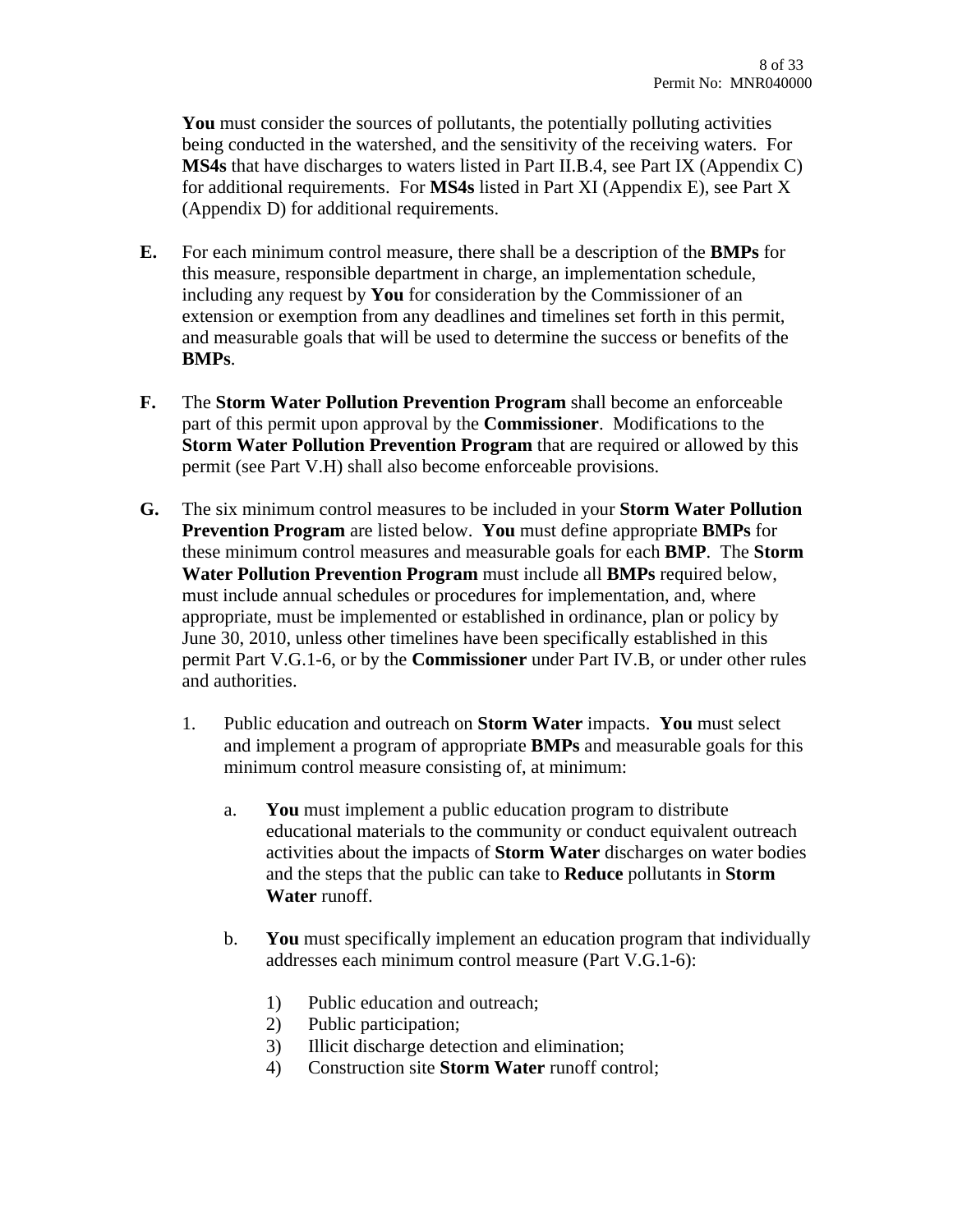- 5) Post-construction **Storm Water** management in **New Development** and **Redevelopment**; and
- 6) Pollution prevention/good housekeeping for municipal operations.
- c. For each control measure, your education program must identify:
	- 1) The audience or audiences involved;
	- 2) Educational goals for each audience in terms of increased awareness, increased understanding, acquired skills, and/or desired changes in behavior;
	- 3) Activities used to reach educational goals for each audience;
	- 4) Activity implementation plans, including responsible department in charge, entities responsible for given activities, and schedules; and
	- 5) Available performance measures that can be used to determine success in reaching educational goals.
- d. **You** must describe how your education program is coordinated with and makes effective use of other **Storm Water** education programs being conducted in your area by other entities as appropriate for your **MS4**, including, but not limited to: community groups, nonprofit organizations, lake conservation districts, soil and water conservation districts, watershed districts, watershed management organizations, school districts, University of Minnesota Extension, and county, regional, state, and federal government.
- e. **You** must hold at least one public meeting per year addressing the **Storm Water Pollution Prevention Program**. **You** must hold the public meeting prior to submittal to the **Commissioner** of the annual report required in Part VI.D.
	- 1) Location. The public informational meeting must be held in the general vicinity of the **MS4** that is the subject of the permit. Otherwise, the public informational meeting must be held in a place that is generally convenient to **Persons** expected to attend the meeting.
	- 2) Notice. **You** must issue a notice of the public informational meeting at least 30 days prior to the meeting. The notice must contain a reference to the **Storm Water Pollution Prevention Program**, the date, time, and location of the public informational meeting; a concise description of the manner in which the public informational meeting will be conducted; and shall indicate the location where a copy of the **Storm Water Pollution Prevention Program** is available for public review.
	- 3) Distribution of notice. **You** must publish the notice in a **Newspaper** of general circulation in the general vicinity of the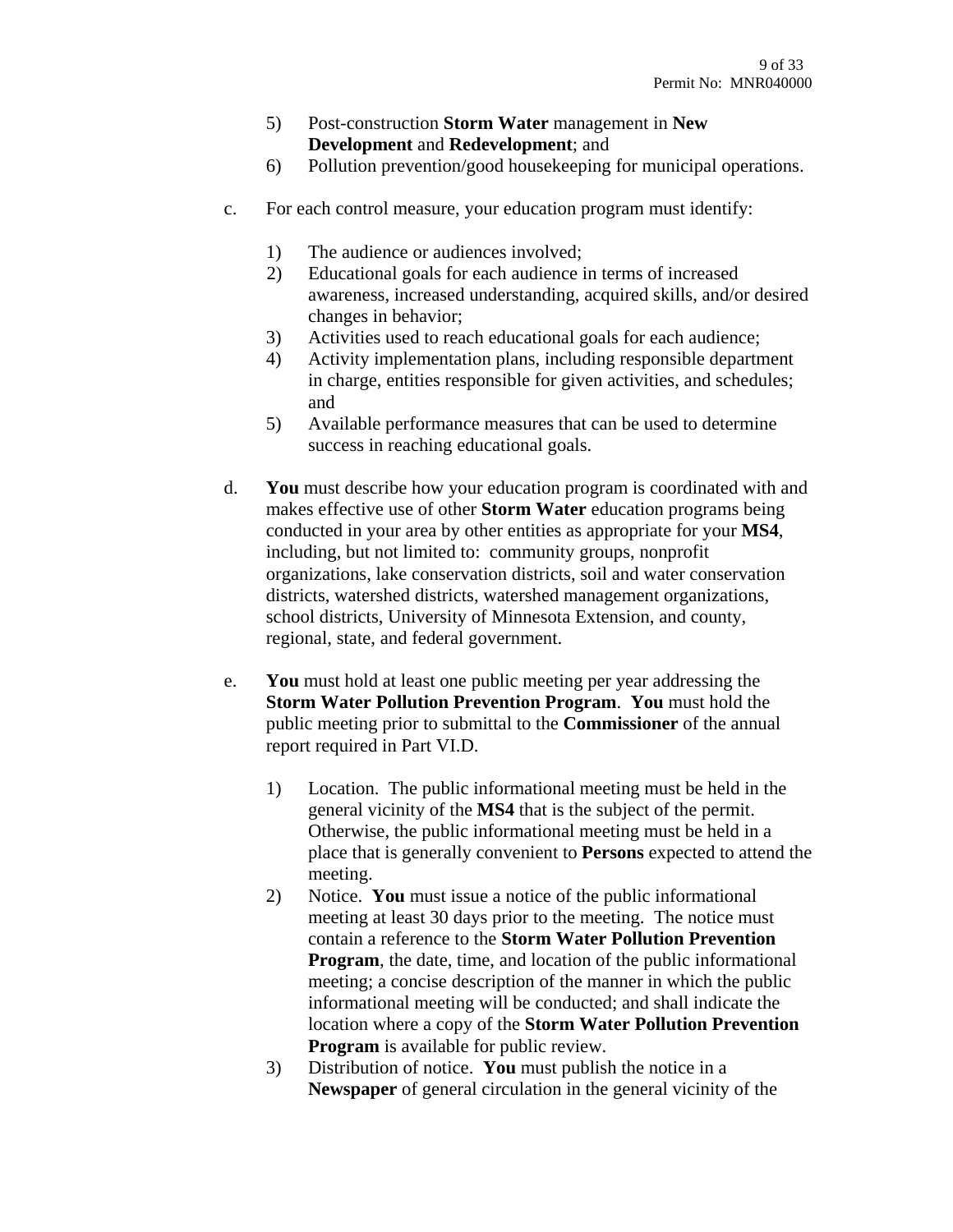**MS4**, and shall make available a copy of the notice to the **Agency**, the appropriate city and county officials, and all other **Persons** who have requested that they be informed of public meetings for the **Storm Water Pollution Prevention Program**.

- 4) Joint meetings. **You** may consolidate two or more matters, issues, or related groups of issues, or hold joint **MS4** public meetings with other permittees to meet the requirements of this part. These public meetings may be part of a larger public meeting, such as a city council meeting, provided that adequate public notice and opportunity to participate is provided.
- 2. Public participation/involvement. **You** must select and implement a program of appropriate **BMPs** and measurable goals for this minimum control measure consisting of, at minimum:
	- a. **You** must comply with applicable public notice requirements of Part V.G.1.e.2 when implementing the provisions of the **Storm Water Pollution Prevention Program**.
	- b. **You** must solicit public input and opinion on the adequacy of the **Storm Water Pollution Prevention Program**, including input from the public meeting, described in Part V.G.1.e, each year prior to submittal of the annual report to the **Commissioner**, which is described in Part VI.D.
		- 1) **You** must afford interested **Persons** a reasonable opportunity to make oral statements concerning the **Storm Water Pollution Prevention Program**.
		- 2) **You** must consider timely, relevant written materials that interested **Persons** submit concerning the **Storm Water Pollution Prevention Program**.
		- 3) **You** may establish procedures and processes for each speaker's presentation, require speakers with similar views to select a spokesperson, specify the timing and format of written materials, or make similar rules to help ensure an opportunity for full and fair consideration of all views.
	- c. **You** must consider the public input, oral and written, to the **Storm Water Pollution Prevention Program** and shall make adjustments **You** find appropriate.
- 3. Illicit discharge detection and elimination. **You** must develop, implement, and enforce a program to detect and eliminate illicit discharges as defined at 40 CFR § 122.26(b)(2) into your **Small MS4**. **You** must also select and implement a program of appropriate **BMPs** and measurable goals for this minimum control measure consisting of, at minimum: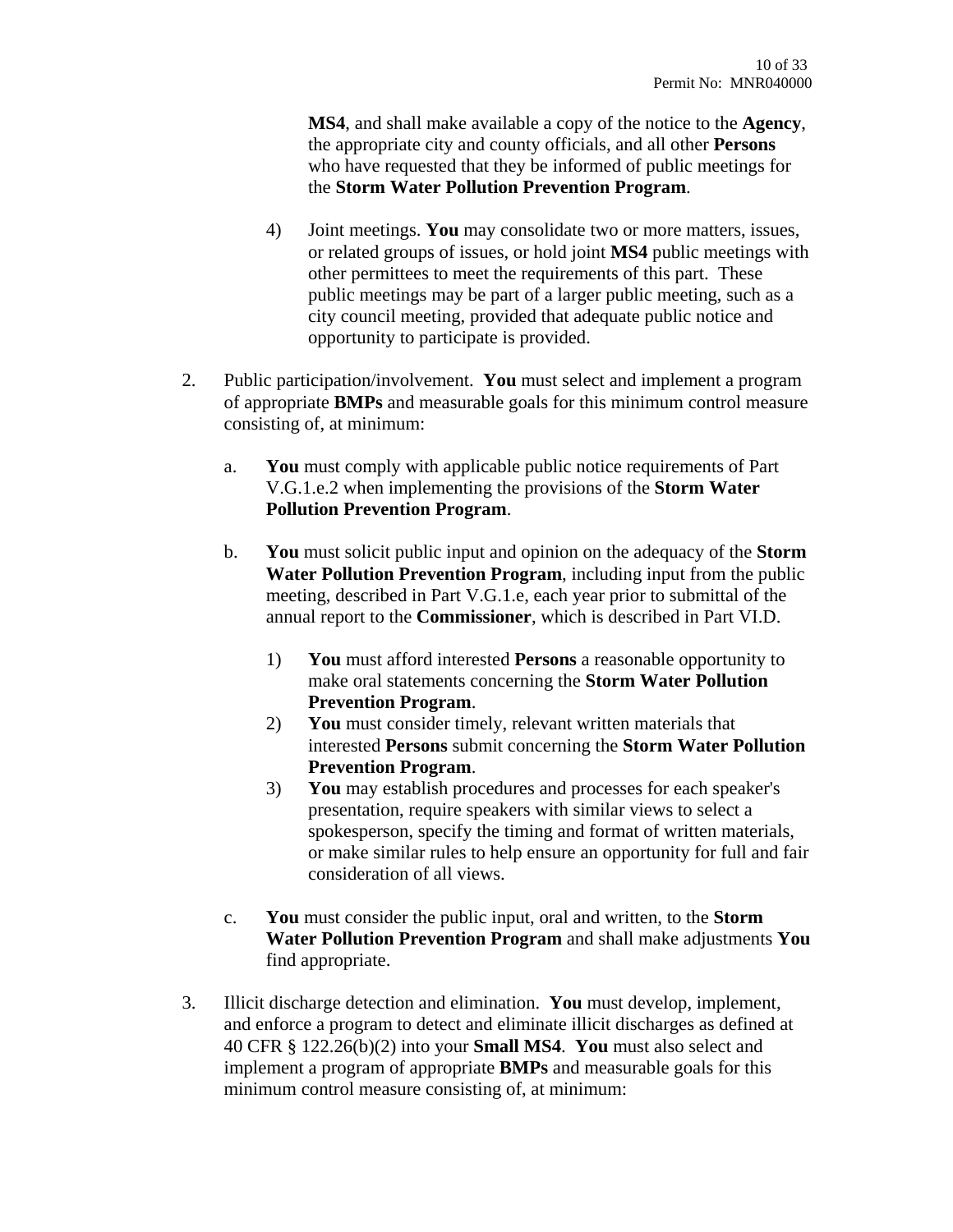- a. **You** must develop, if not already completed, a storm sewer system map by June 30, 2008, or on another date established by the **Commissioner**, showing the location of:
	- 1) Ponds, streams, lakes and **Wetlands** that are part of your system;
	- 2) Structural pollution control devices (grit chambers, separators, etc.) that are part of your system;
	- 3) All pipes and conveyances in your system as a goal, but at minimum, those pipes that are 24 inches in diameter and over; and
	- 4) **Outfalls**, including discharges from your system to other **MS4s**, or waters and **Wetlands** that are not part of your system (where **You**  do not have operational control); structures that discharge storm water directly into groundwater; overland discharge points and all other points of discharge from your system that are outlets, but not diffuse flow areas.
- b. **You** must, to the extent allowable under law, effectively prohibit, through ordinance or **Other Regulatory Mechanism**, non-**Storm Water** discharges into your storm sewer system and implement appropriate enforcement procedures and actions.
- c. **You** must develop and implement a program to detect and address non-**Storm Water** discharges, including illegal dumping, to your system.
- d. **You** must inform employees, businesses, and the general public in your **MS4** area of hazards associated with illegal discharges and improper disposal of waste.
- e. **You** must address the following categories of non-**Storm Water** discharges or flows (i.e., illicit discharges), only if **You** identify them as significant contributors of pollutants to your **Small MS4**:

water line flushing, landscape irrigation, diverted stream flows, rising ground waters, uncontaminated ground water infiltration (as defined at 40 CFR § 35.2005(b)(20)), uncontaminated pumped ground water, discharges from potable water sources, foundation drains, air conditioning condensation, irrigation water, springs, water from crawl space pumps, footing drains, lawn watering, individual residential car washing, flows from riparian habitats and **Wetlands**, dechlorinated swimming pool discharges, and street wash water, discharges or flows from fire fighting activities.

4. Construction site **Storm Water** runoff control. Within six months after extension of coverage under this permit, **You** must have developed and must have commenced to implement and enforce a program to **Reduce** pollutants in any **Storm Water** runoff to your **Small MS4** from construction activities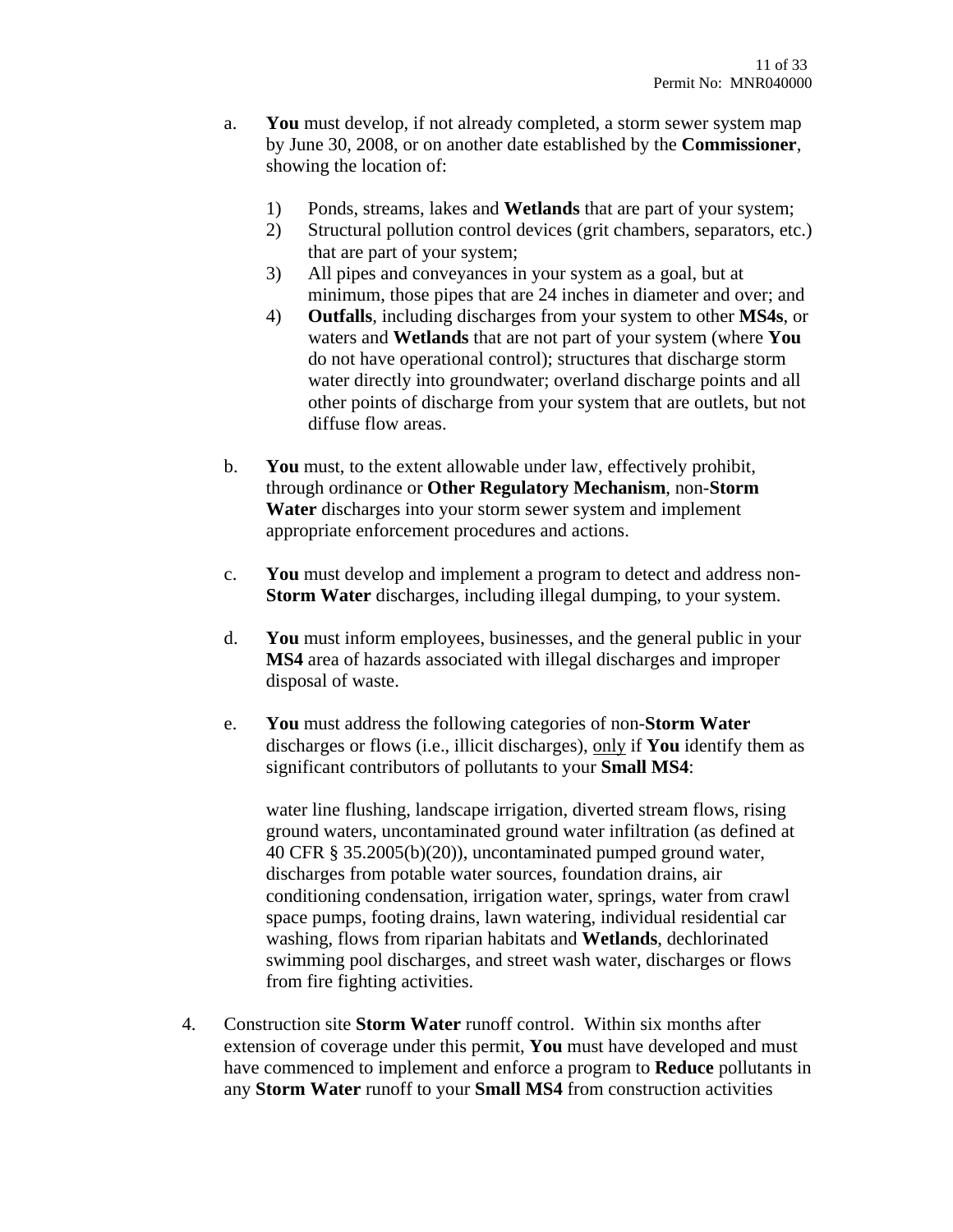within your jurisdiction that result in a land disturbance of greater than or equal to one acre. Controls on **Storm Water** discharges from construction activity disturbing less than one acre must be included in your program, if that construction activity is part of a larger **Common Plan of Development or Sale** that would disturb one acre or more. **You** must also select and implement a program of appropriate **BMPs** and measurable goals for this minimum control measure consisting of, at minimum:

- a. An ordinance or **Other Regulatory Mechanism** to require erosion and sediment controls, as well as sanctions to ensure compliance, to the extent allowable under law;
- b. Requirements for construction site operators to implement appropriate erosion and sediment control **Best Management Practices**;
- c. Requirements for construction site operators to control waste, such as discarded building materials, concrete truck washout, chemicals, litter, and sanitary waste at the construction site that may cause adverse impacts to water quality;
- d. Procedures for site plan review which incorporate consideration of potential water quality impacts;
- e. Procedures for receipt and consideration of reports of noncompliance or other information on construction related issues submitted by the public; and
- f. Procedures for site inspection and enforcement of control measures.
- 5. Post-construction **Storm Water** management in **New Development** and **Redevelopment**. **You** must develop, implement, and enforce a program to address **Storm Water** runoff from **New Development** and **Redevelopment** projects within your jurisdiction that disturb greater than or equal to one acre, including projects less than one acre that are part of a larger **Common Plan of Development or Sale** that discharge into your **Small MS4** by June 30, 2008, or on another date established by the **Commissioner**. Your program must ensure that controls are in place that would prevent or **Reduce** water quality impacts. **You** must also select and implement a program of appropriate **BMPs** and measurable goals for this minimum control measure consisting of, at minimum:
	- a. Develop and implement strategies which include a combination of structural and/or non-structural **BMPs** appropriate for your community;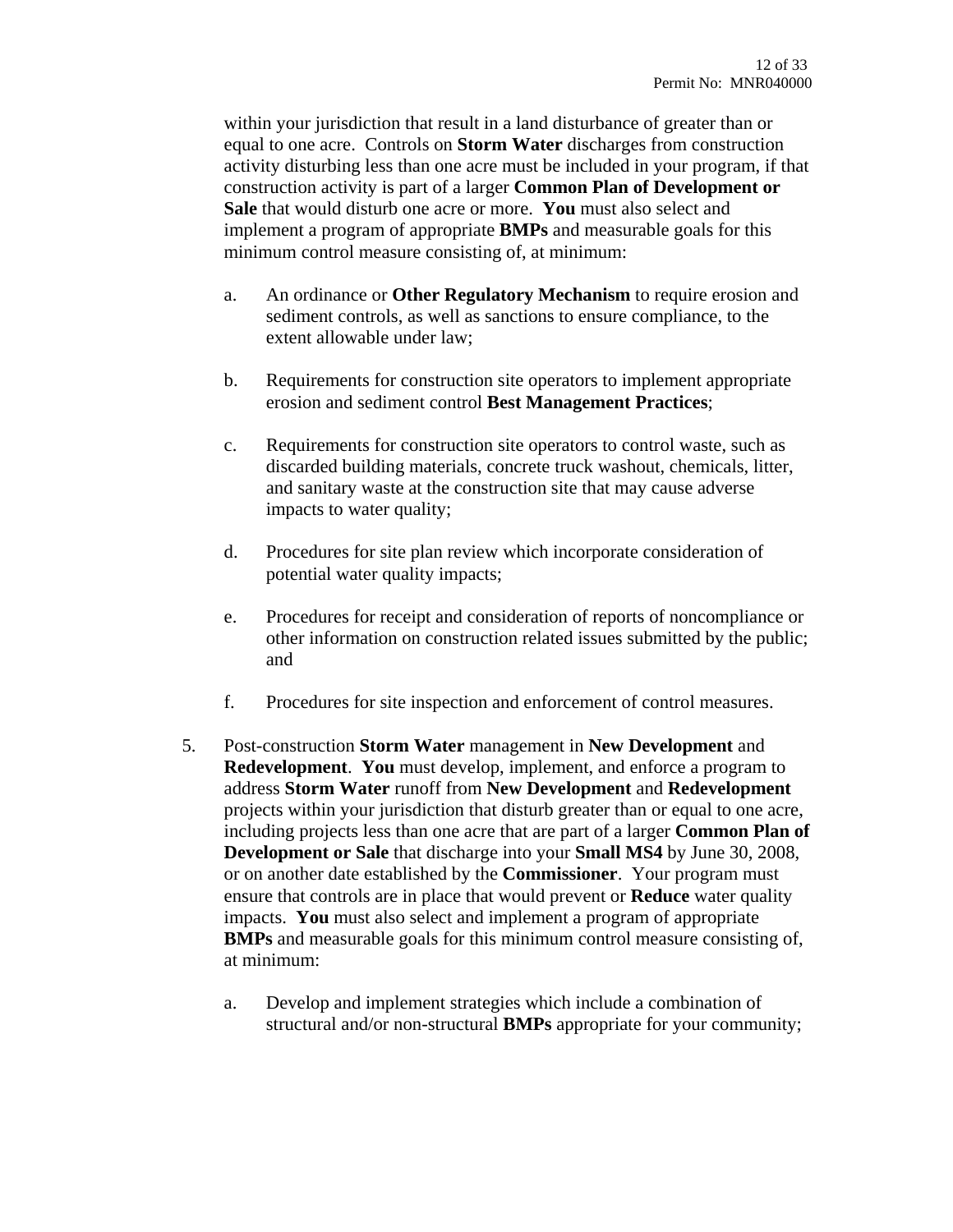- b. Use an ordinance or **Other Regulatory Mechanism** to address postconstruction runoff from **New Development** and **Redevelopmen**t projects to the extent allowable under law; and
- c. Ensure adequate long-term operation and maintenance of **BMPs** installed as a result of these requirements.
- 6. Pollution prevention/good housekeeping for municipal operations. **You** must select and implement a program of appropriate **BMPs** and measurable goals for this minimum control measure consisting of, at minimum:
	- a. An operation and maintenance program that includes a training component and has the ultimate goal of preventing or **Reducing** pollutant runoff from **MS4** operations. Training materials that are available from the **USEPA**, state and regional agencies, or other organizations may be used as appropriate or modified for your community. Your program must include employee training to prevent and **Reduce Storm Water** pollution from activities such as park and open space maintenance, fleet and building maintenance, new construction and land disturbances, and **Storm Water** system maintenance.
	- b. **You** must also:
		- 1) Operate and maintain your **Storm Water** system in a manner so as to **Reduce** the discharge of pollutants to the **Maximum Extent Practicable**.
		- 2) Inspect annually all structural pollution control devices, such as trap manholes, grit chambers, sumps, floatable skimmers and traps, separators, and other small settling or filtering devices.
		- 3) Inspect, at minimum, 20% of the **MS4 Outfalls**, sediment basins and ponds each year on a rotating basis, during the effective period of this permit.
		- 4) Inspect all exposed stockpile, storage and material handling areas at least annually.
		- 5) Based on your inspection, determine if repair, replacement, or maintenance measures are necessary for proper operation and to prevent environmental impacts such as erosion. The necessary measures shall be completed as soon as possible, usually during the same year as the inspection. When this is not practicable, the reasons and a schedule for completion shall be submitted in the annual report.
		- 6) Summarize the results of all inspections in the annual report. Keep records on the dates of inspection and responses to the inspections, including the date of completion of repairs and major additional protection measures.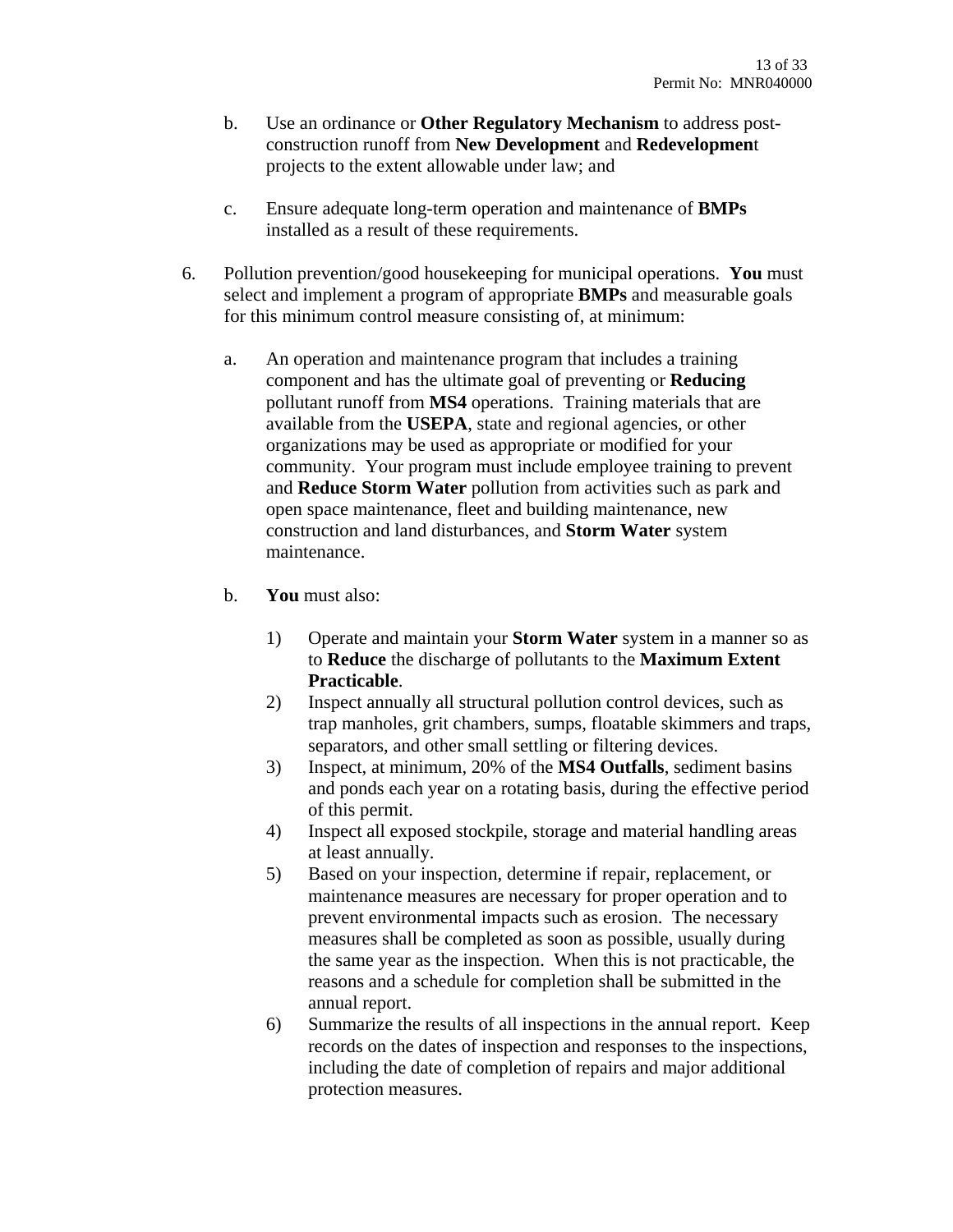7) Keep records of inspection results, including as appropriate, the date, antecedent weather conditions, sediment storage and capacity remaining, and any maintenance performed or recommended. After two years of inspections, if patterns of maintenance become apparent, the frequency of inspections may be adjusted. If maintenance or sediment removal is required as a result of each of the first two annual inspections, the frequency of inspection shall be increased to at least two (2) times annually, or more frequently as needed to prevent carry-over or washout of pollutants from the structures and maximize pollutant removal. If maintenance or sediment removal is not required as a result of both of the first two (2) annual inspections, the frequency may be reduced to once every two (2) years.

#### **H. Modifications to the Storm Water Pollution Prevention Program**

- 1. The **Commissioner** may require **You** to modify the **Storm Water Pollution Prevention Program** as needed, in accordance with the procedures of Minn. R. ch. 7001, and may consider the following factors:
	- a. Discharges from the storm sewer system are impacting the quality of receiving waters;
	- b. More stringent requirements are necessary to comply with state or federal regulations;
	- c. Measures are necessary to meet the applicable requirements of Appendices C and D, or
	- d. Additional conditions are deemed necessary to comply with the goals and requirements of the Clean Water Act or water quality standards.
- 2. Modifications that **You** wish to make in your **Storm Water Pollution Prevention Program**, other than modifications allowed in Part H.3 below, must be approved by the **Commissioner** in accordance with the procedures of Minn. R. ch. 7001. All requests must be in writing, setting forth schedules for compliance. The request should discuss alternative program modifications, assure compliance with requirements of the permit, and meet other requirements of the permit and applicable laws.
- 3. The **Storm Water Pollution Prevention Program** may only be modified by **You** without prior approval of the **Commissioner**, provided it is in accordance with the following:
	- a. A **BMP** is added, and none subtracted, from the **Storm Water Pollution Prevention Program**; or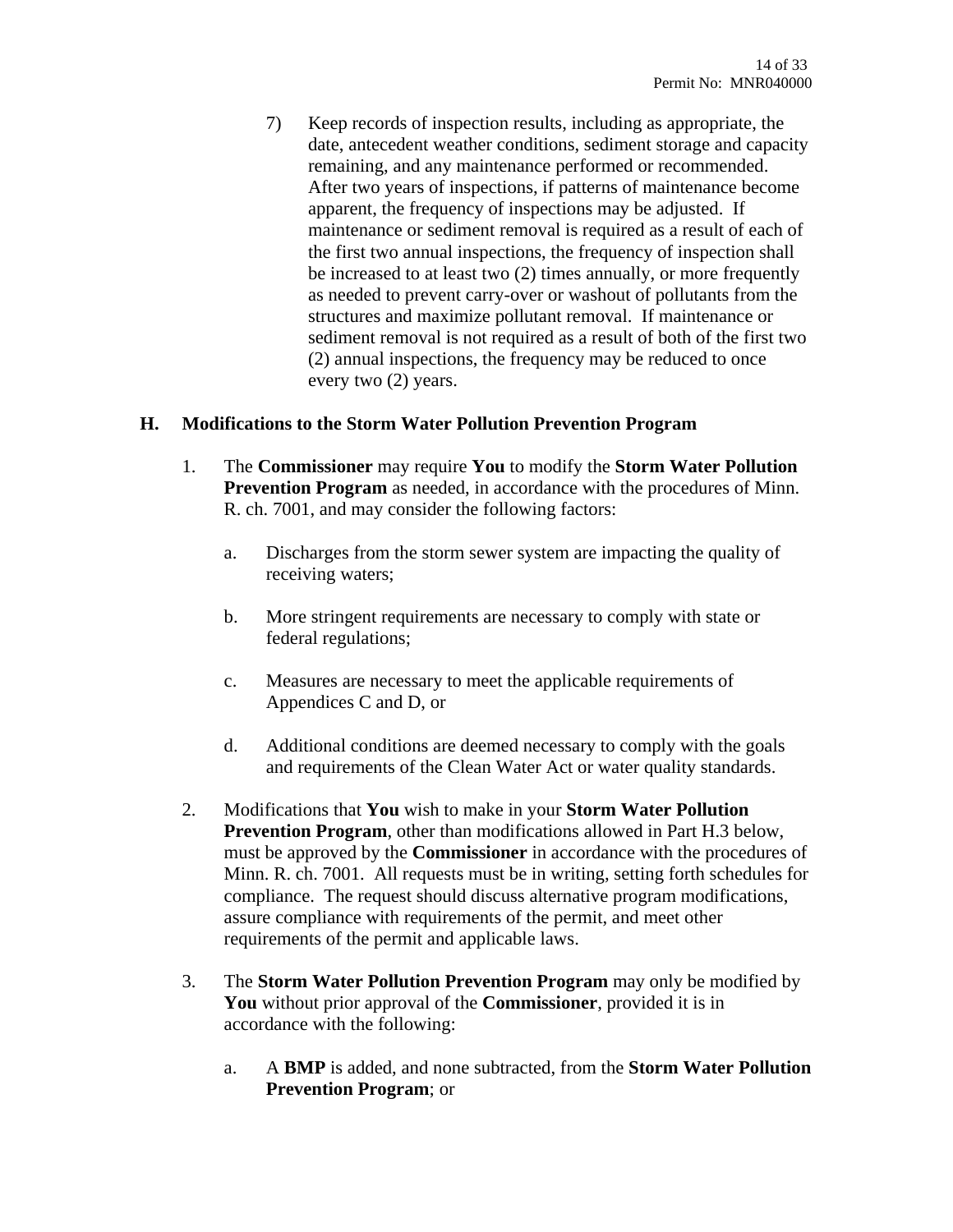- b. A less effective **BMP** identified in the **Storm Water Pollution Prevention Program** is replaced with a more effective **BMP**. The alternate **BMP** shall address the same, or similar, concerns as the ineffective or failed **BMP**; and
- c. The **Commissioner** is notified of the modification in the annual report for the year the modification is made.

# **PART VI. EVALUATING, RECORDKEEPING AND REPORTING**

#### **A. Evaluation and Assessment**

For each annual report, **You** must evaluate program compliance, the appropriateness of your identified **Best Management Practices**, and progress towards achieving your identified measurable goals.

#### **B. Recordkeeping**

**You** must keep records required by the NPDES permit for at least three (3) years beyond the term of the permit. **You** must submit your records to the **Commissioner** only if specifically asked to do so.

## **C. Public Availability**

**You** must make your records, including your **Storm Water Pollution Prevention Program**, available to the public at reasonable times during regular business hours (see 40 CFR § 122.7 for confidentiality provision). **You** may assess a reasonable charge for copying. **You** may require a member of the public to provide advance notice.

## **D. Annual Reporting**

**You** must submit annual reports to the **MPCA** by June 30 of each year. The report must cover the entire previous calendar year. Your annual report must summarize:

- 1. The status of compliance with permit conditions, including an assessment of the appropriateness of your identified **Best Management Practices** and progress towards achieving your identified measurable goals for each of the minimum control measures. Your assessment must be based on results of information collected and analyzed, including monitoring (if any), inspection findings, and public input received during the reporting period;
- 2. The **Storm Water** activities **You** plan to undertake during the next reporting cycle;
- 3. A change in any identified **Best Management Practices** or measurable goals for any of the minimum control measures; and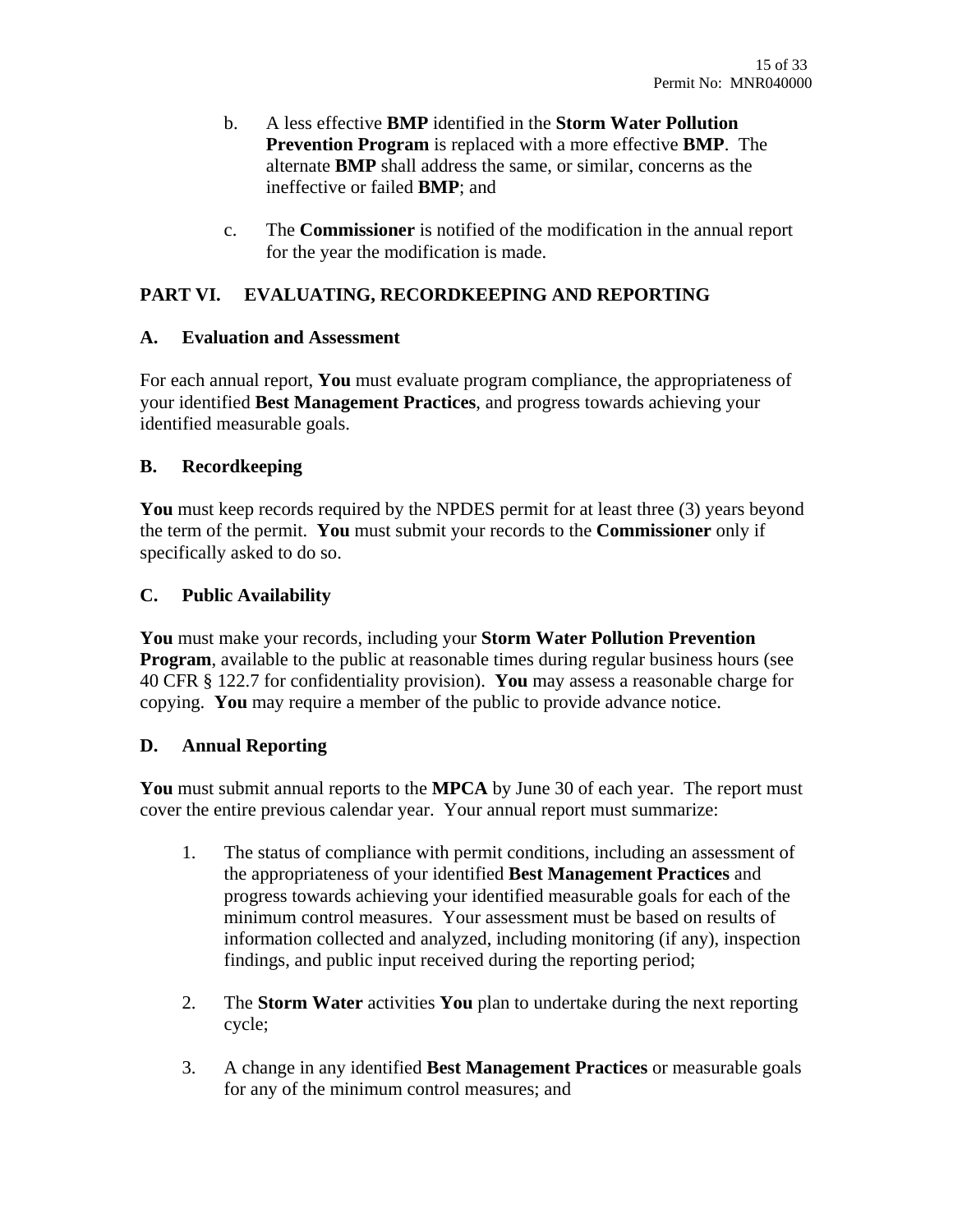4. A statement that **You** are relying on another entity to satisfy some of your permit obligations (if applicable), and what agreements **You** have entered into in support of this effort.

## **E. Reporting Submittals**

The applications, annual reports, **Storm Water Pollution Prevention Program**, and other submittals required by this permit shall be submitted to:

Storm Water Management Unit Storm Water Section Municipal Division Minnesota Pollution Control Agency 520 Lafayette Road North St. Paul, MN 55155-4194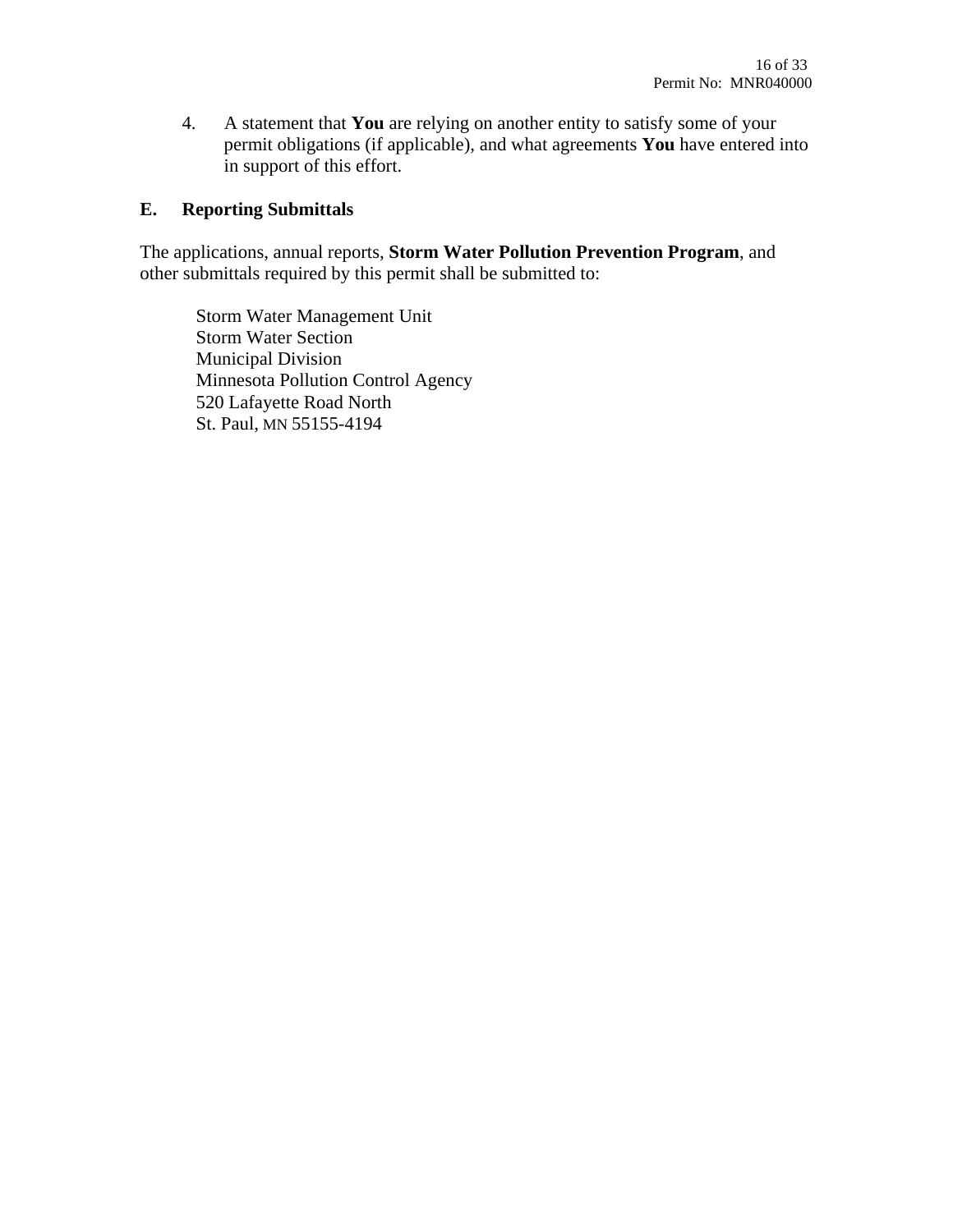# **PART VII. APPENDIX A: STANDARD CONDITIONS**

- **A.** The **Agency's** issuance of a permit does not release the permittee from any liability, penalty, or duty imposed by Minnesota or federal statutes or rules or local ordinances, except the obligation to obtain the permit.
- **B.** The **Agency's** issuance of a permit does not prevent the future adoption by the **Agency** of pollution control rules, standards, or orders more stringent than those now in existence and does not prevent the enforcement of these rules, standards, or orders against the permittee.
- **C.** The permit does not convey a property right or an exclusive privilege.
- **D.** The **Agency's** issuance of a permit does not obligate the **Agency** to enforce local laws, rules, or plans beyond that authorized by Minnesota statutes.
- **E.** The permittee shall perform the actions or conduct the activity authorized by the permit in accordance with the plans and specifications approved by the **Agency** and in compliance with the conditions of the permit.
- **F.** The permittee shall at all times properly operate and maintain the facilities and systems of treatment and control and the appurtenances related to them which are installed or used by the permittee to achieve compliance with the conditions of the permit. Proper operation and maintenance includes effective performance, adequate funding, adequate operator staffing and training, and adequate laboratory and process controls, including appropriate quality assurance procedures. The permittee shall install and maintain appropriate backup or auxiliary facilities if they are necessary to achieve compliance with the conditions of the permit and, for all permits other than hazardous waste facility permits, if these backup or auxiliary facilities are technically and economically feasible.
- **G.** The permittee may not knowingly make a false or misleading statement, representation, or certification in a record, report, plan, or other document required to be submitted to the **Agency** or to the **Commissioner** by the permit. The permittee shall immediately upon discovery report to the **Commissioner** an error or omission in these records, reports, plans, or other documents.
- **H.** The permittee shall, when requested by the **Commissioner**, submit within a reasonable time the information and reports that are relevant to the control of pollution regarding the construction, modification, or operation of the facility covered by the permit or regarding the conduct of the activity covered by the permit.
- **I.** When authorized by Minn. Stat. §§ 115.04; 115B.17, subd. 4; and 116.091, and upon presentation of proper credentials, the **Agency**, or an authorized employee or agent of the **Agency**, shall be allowed by the permittee to enter at reasonable times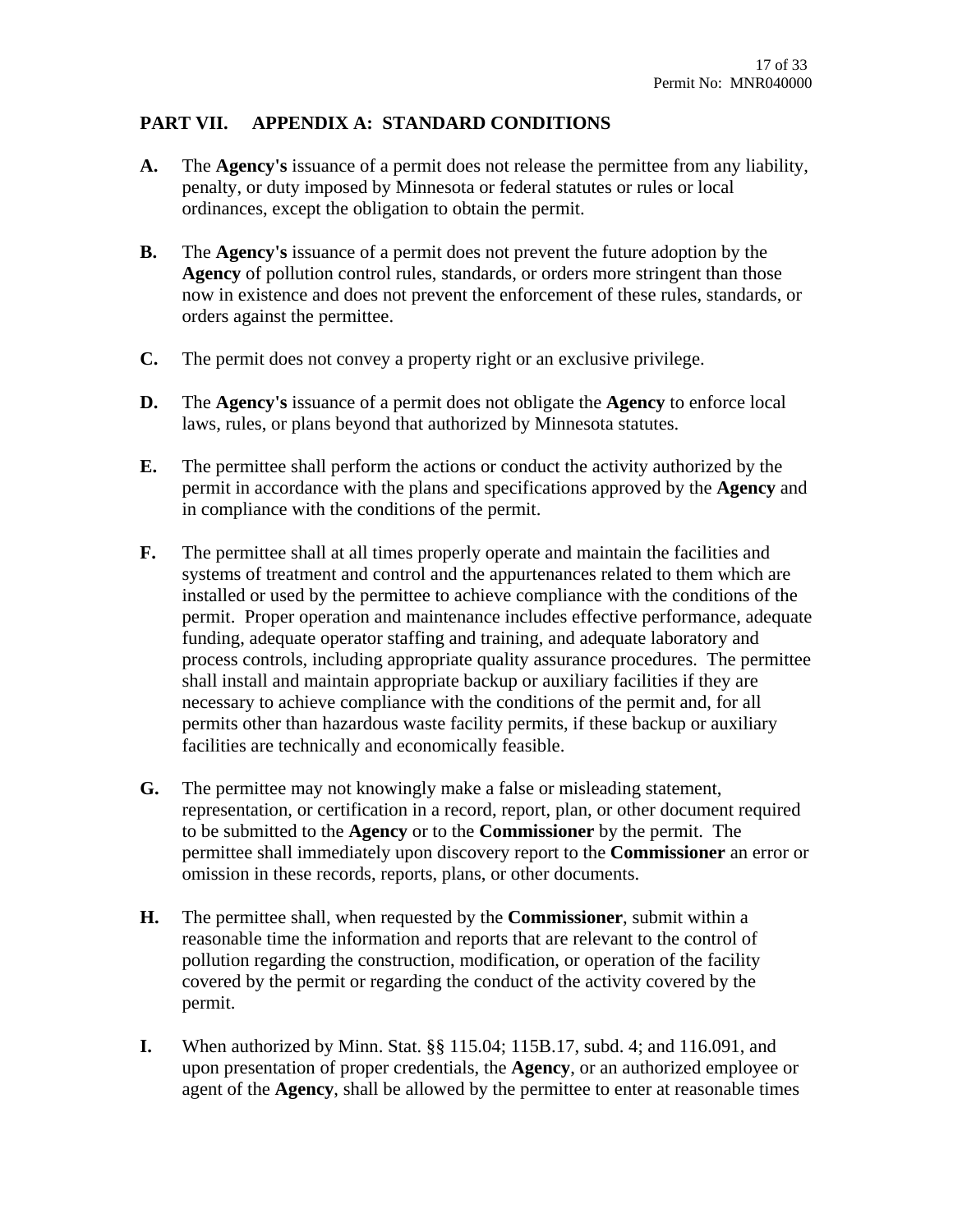upon the property of the permittee to examine and copy books, papers, records, or memoranda pertaining to the construction, modification, or operation of the facility covered by the permit or pertaining to the activity covered by the permit; and to conduct surveys and investigations, including sampling or monitoring, pertaining to the construction, modification, or operation of the facility covered by the permit or pertaining to the activity covered by the permit.

- **J.** If the permittee discovers, through any means, including notification by the **Agency**, that noncompliance with a condition of the permit has occurred, the permittee shall take all reasonable steps to minimize the adverse impacts on human health, public drinking water supplies, or the environment resulting from the noncompliance.
- **K.** If the permittee discovers that noncompliance with a condition of the permit has occurred which could endanger human health, public drinking water supplies, or the environment, the permittee shall, within 24 hours of the discovery of the noncompliance, orally notify the **Commissioner**. Within five days of the discovery of the noncompliance, the permittee shall submit to the **Commissioner** a written description of the noncompliance; the cause of the noncompliance; the exact dates of the period of the noncompliance; if the noncompliance has not been corrected, the anticipated time it is expected to continue; and steps taken or planned to reduce, eliminate, and prevent reoccurrence of the noncompliance.
- **L.** The permittee shall report noncompliance with the permit not reported under item K as a part of the next report, which the permittee is required to submit under this permit. If no reports are required within 30 days of the discovery of the noncompliance, the permittee shall submit the information listed in item K within 30 days of the discovery of the noncompliance.
- **M.** The permittee shall give advance notice to the **Commissioner** as soon as possible of planned physical alterations or additions to the permitted facility (**MS4**) or activity that may result in noncompliance with a Minnesota or federal pollution control statute or rule or a condition of the permit.
- **N.** The permit is not transferable to any **Person** without the express written approval of the **Agency** after compliance with the requirements of Minn. R. 7001.0190. A **Person** to whom the permit has been transferred shall comply with the conditions of the permit.
- **O.** The permit authorizes the permittee to perform the activities described in the permit under the conditions of the permit. In issuing the permit, the state and **Agency** assume no responsibility for damage to **Persons**, property, or the environment caused by the activities of the permittee in the conduct of its actions, including those activities authorized, directed, or undertaken under the permit. To the extent the state and **Agency** may be liable for the activities of its employees, that liability is explicitly limited to that provided in the Tort Claims Act, Minn. Stat. § 3.736.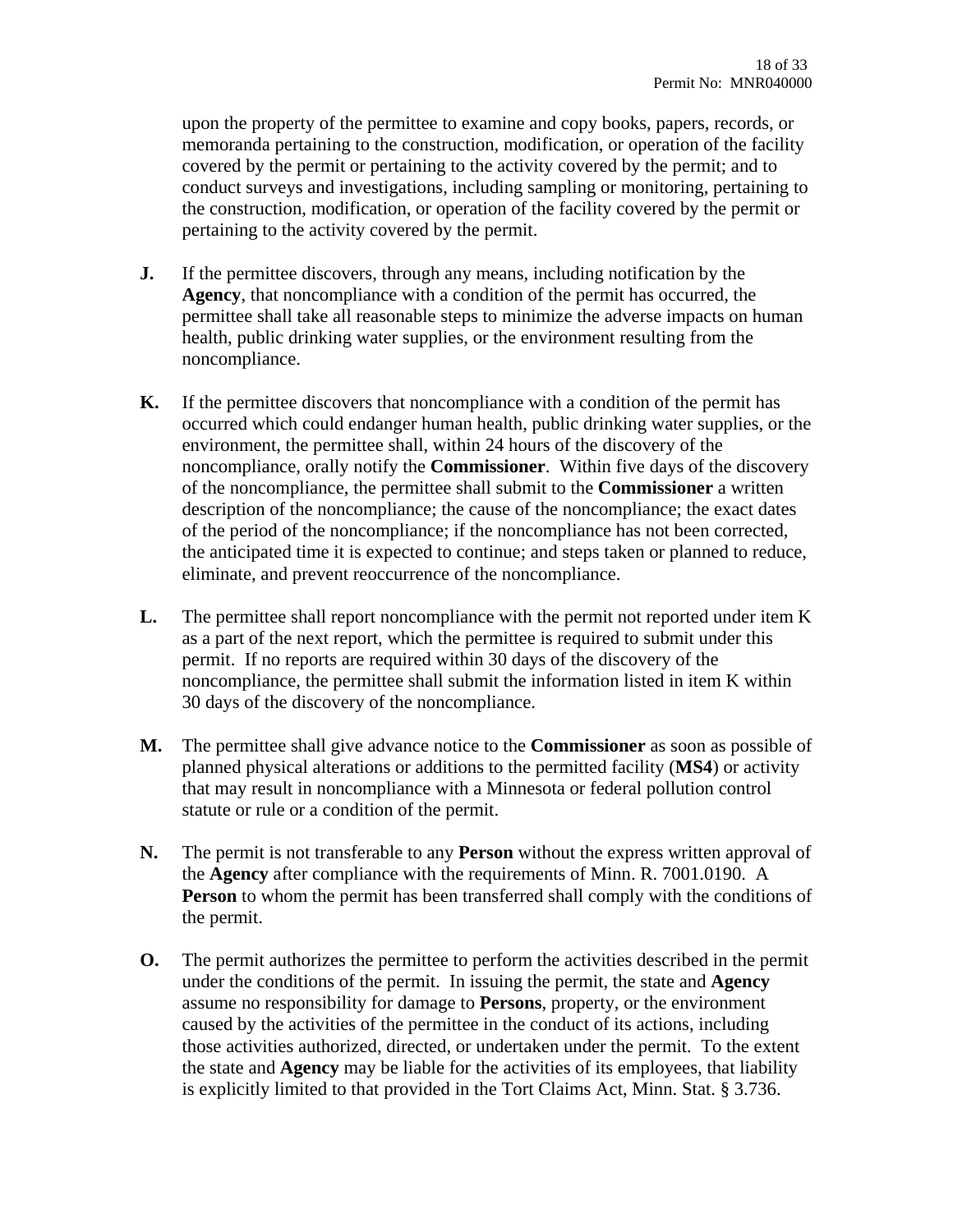**P.** This permit incorporates by reference the applicable portions of 40 CFR §§ 122.41 and 122.42 parts (c) and (d) and Minn. R. 7001.1090, which are enforceable parts of this permit.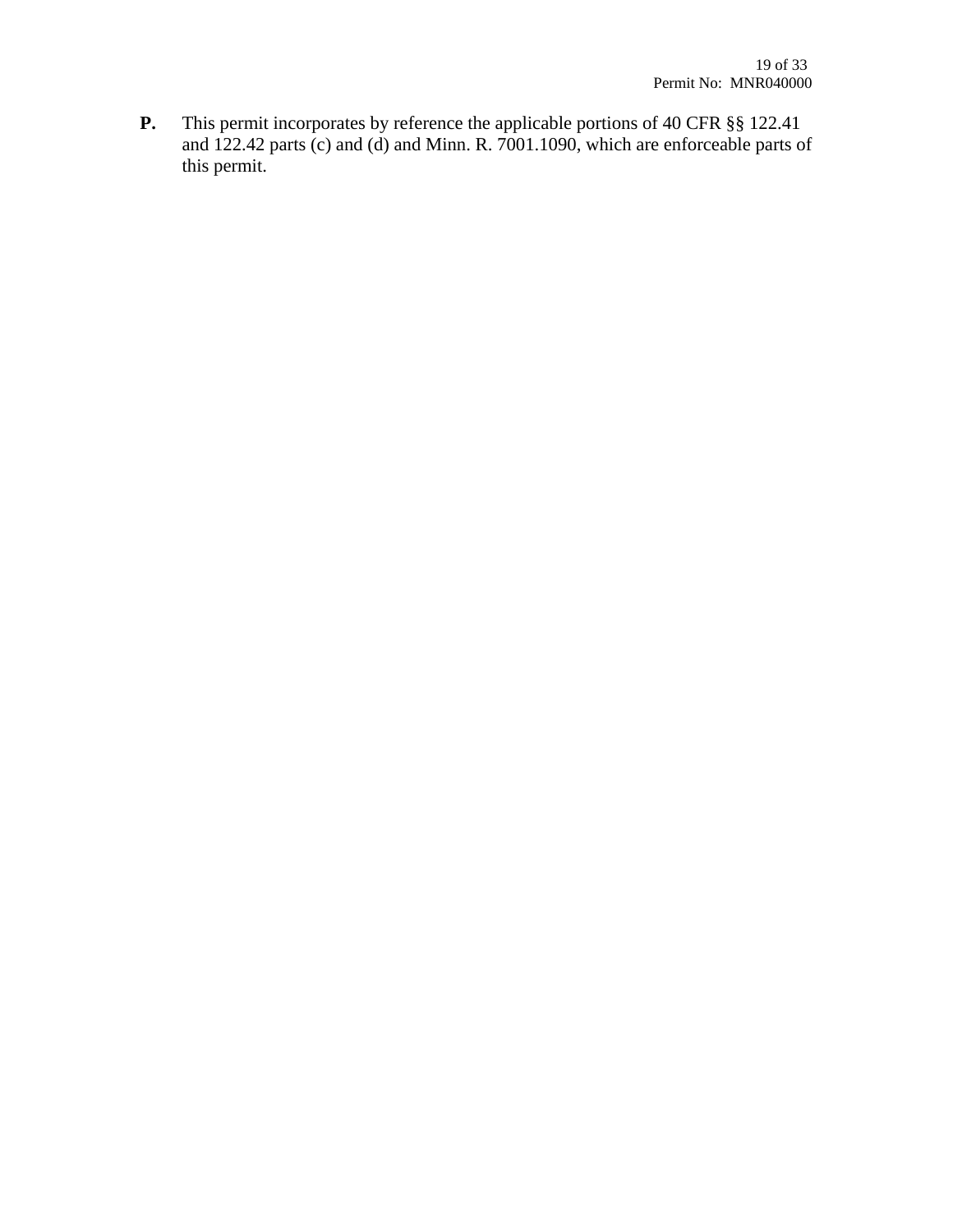## **PART VIII. APPENDIX B: DEFINITIONS**

The definitions in this Part are for purposes of this permit only.

**"Agency"** or **"Agency members"** means the **Commissioner** and the eight persons appointed to the Minnesota Pollution Control Agency, pursuant to Minn. Stat. § 116.02, subd. 1.

"**Best Management Practices"** or **"BMPs"** means practices to prevent or **Reduce** the pollution of the **Waters of the State**, including schedules of activities, prohibitions of practices, and other management practices, and also includes treatment requirements, operating procedures and practices to control plant site runoff, spillage or leaks, sludge, or waste disposal or drainage from raw material storage.

**"Commissioner"** means the **Commissioner** of the Minnesota Pollution Control Agency or the **Commissioner's** designee.

**"Common Plan Of Development Or Sale"** means a contiguous area where multiple separate and distinct construction activities are planned to occur at different times on different schedules under one plan, for example, a housing development of five onequarter-acre lots (40 CFR § 122.26(b)(15)(i)).

**"Designated MS4"** means an MS4 designated in accordance with Minn. R. ch. 7090.

**"EPA"** means the U.S. Environmental Protection Agency**.** 

**"Expanded Discharge"** means a discharge that changes in volume, quality, location, or any other manner after January 1, 1988 or the effective date an outstanding resource value water was designated as described in Minn. R. 7050.0460 and 7050.0470, such that an increased loading of one or more pollutants results. In determining whether an increased loading of one or more pollutants would result from the proposed change in the discharge, the **Agency** shall compare the loading that would result from the proposed discharge with the loading allowed by the **Agency** as of January 1, 1988 or the effective date of outstanding resource value water designation. This definition does not apply to the discharge of bioaccumulative chemicals of concern, as defined in Minn. R. 7052.0010, subp. 4, to outstanding resource value waters in the Lake Superior Basin. For purposes of Minn. R. 7050.0180, an expanded discharge of a bioaccumulative chemical of concern to an outstanding resource value water in the Lake Superior Basin is defined in Minn. R. 7052.0010, subp. 18.

**"General Permit"** means a permit issued under Minn. R. 7001.0210 to a category of permittees whose operations, emissions, activities, discharges, or facilities are the same or substantially similar.

**"Maximum Extent Practicable" "MEP"** is the statutory standard (33 U.S.C. § 1342(p)(3)(B)(iii)) that establishes the level of pollutant reductions that an **Owner** or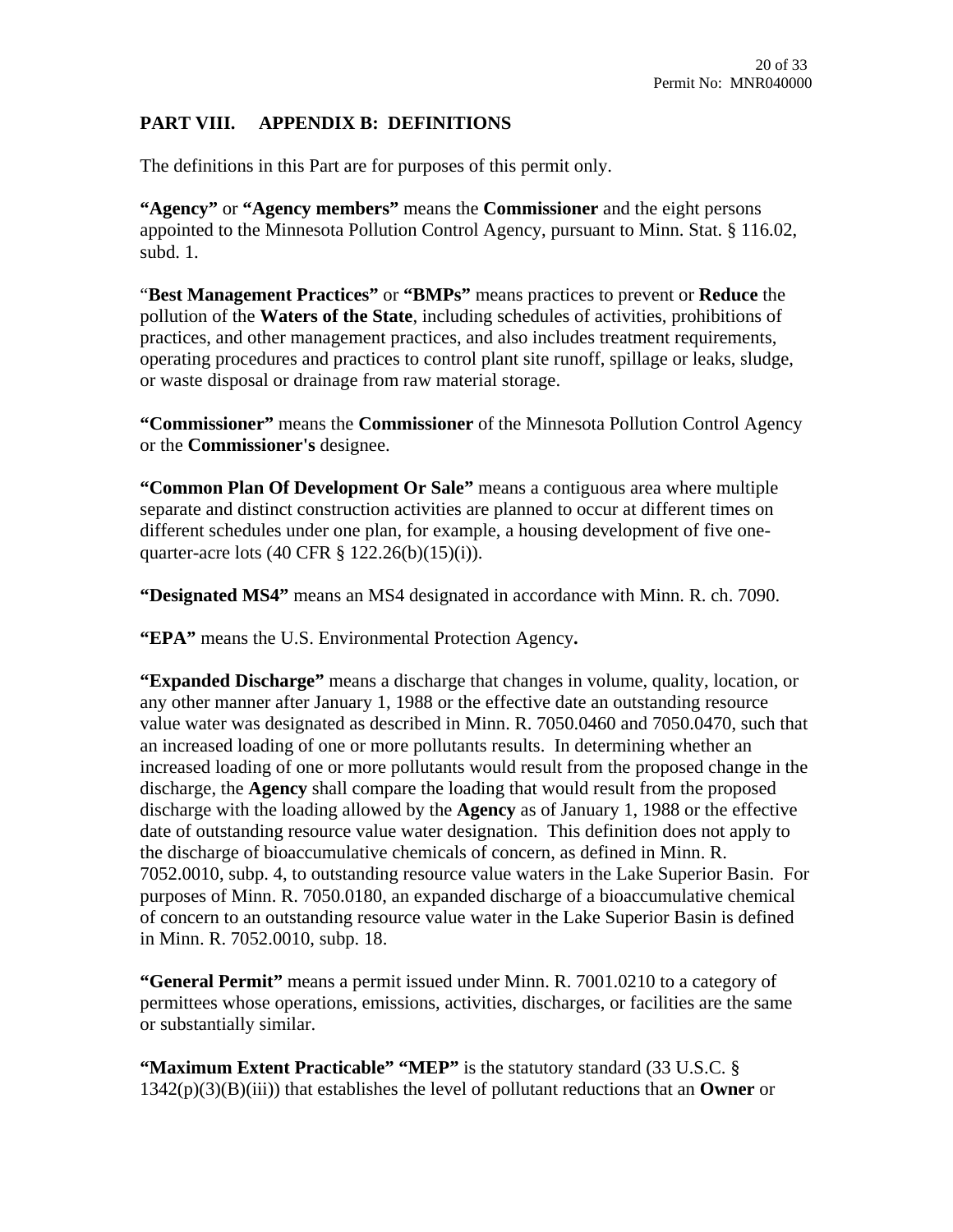**Operator** of **Regulated MS4s** must achieve. The **USEPA** has intentionally not provided a precise definition of **MEP** to allow maximum flexibility in **MS4** permitting. The pollutant reductions that represent **MEP** may be different for each **Small MS4**, given the unique local hydrologic and geologic concerns that may exist and the differing possible pollutant control strategies. Therefore, each permittee will determine appropriate **BMPs** to satisfy each of the six minimum control measures through an evaluative process. The **USEPA** envisions application of the **MEP** standard as an iterative process.

**"MPCA"** means the Minnesota Pollution Control Agency.

## **"MS4"** means a **Municipal Separate Storm Sewer System**.

**"Municipal Separate Storm Sewer System"** means a conveyance or system of conveyances (including roads with drainage systems, municipal streets, catch basins, curbs, gutters, ditches, man-made channels, or storm drains):

- 1. Owned or operated by a state, city, town, borough, county, parish, district, association, or other public body (created by or pursuant to state law) having jurisdiction over disposal of sewage, industrial wastes, **Storm Water**, or other wastes, including special districts under state law such as a sewer district, flood control district or drainage district, or similar entity, or an Indian tribe or an authorized Indian tribal organization, or a designated and approved management Agency under section 208 of the CWA (33 U.S.C. § 1288) that discharges to waters of the United States;
- 2. Designed or used for collecting or conveying **Storm Water**;
- 3. Which is not a combined sewer; and
- 4. Which is not part of a Publicly Owned Treatment Works (POTW) as defined at 40 CFR § 122.2.

**"New Development"** means construction activities that create new impervious surface.

**"New Discharge"** For all waters that are not outstanding resource value waters **New Discharge** means a discharge that was not in existence before January 1, 1988. For outstanding resource value waters **New Discharge** means a discharge that was not in existence on the effective date the outstanding resource value water was designated as described in Minn. R. 7050.0460 and 7050.0470.

**"Newspaper"** means a publication containing news of general interest in the vicinity of the **MS4**. It can include other publications if the distribution includes the general population of potentially interested parties.

**"Notice of Intent"** as referenced in the **USEPA** documents is synonymous with the term "permit application" for the purposes of this permit.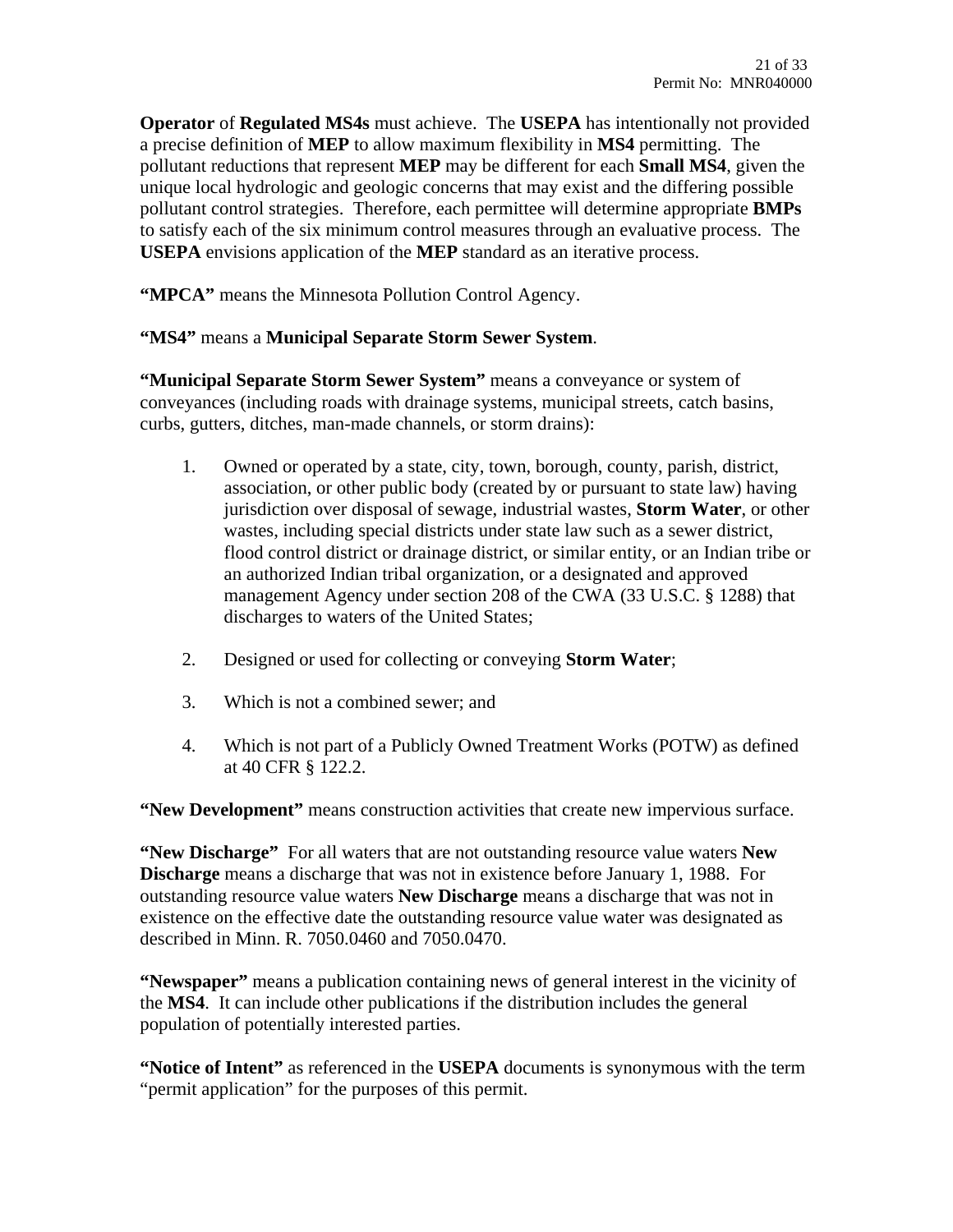**"Other Regulatory Mechanism"** means any legally enforceable document, such as a contract or other agreement that has penalties such as withholding payments, fines or other measures to prevent non compliance.

**"Operator"** means the **Person** with primary operational control and legal responsibility for the **Municipal Separate Storm Sewer System**.

**"Outfall"** means the point source where a **Municipal Separate Storm Sewer System** discharges from a pipe, ditch, or other discrete conveyance to receiving waters, or to other **Municipal Separate Storm Sewer Systems**. It does not include diffuse runoff or conveyances which connect segments of the same stream or water systems.

**"Owner"** means the **Person** that owns the **Municipal Separate Storm Sewer System**.

**"Person"** means the state or any agency or institution thereof, any municipality, governmental subdivision, public or private corporation, individual, partnership, or other entity, including, but not limited to, association, commission or any interstate body, and includes any officer or governing or managing body of any municipality, governmental subdivision, or public or private corporation, or other entity.

**"Physical Alteration"** except as used in Part VII.M, means the dredging, filling, draining, or permanent inundating of a **Wetland**. Restoring a degraded **Wetland** by reestablishing its hydrology is not a **Physical Alteration**.

**"Rebuttable Presumption"** is a presumption that may be rebutted by the evidence.

**"Record of Decision**" means a record of the comments and the permittee's response to comments where such record is required in this permit.

**"Redevelopment"** refers to alterations of a property that change the "footprint" of a site or building in such a way that results in the disturbance of equal to or greater than one (1) acre of land. The term is not intended to include such activities as exterior remodeling, which would not be expected to cause adverse **Storm Water** quality impacts and offer no new opportunity for **Storm Water** controls.

**"Reduce"** means **Reduce** to the "**Maximum Extent Practicable**" unless otherwise defined in the context in which it is used.

**"Regulated MS4"** means an **MS4** that is regulated pursuant to 40 CFR § 122.32(a)(1), or an **MS4s** that is designated for coverage by the **Commissioner**.

**"Selected MS4**" means **MS4s** listed in Part XI (Appendix E).

**"Small Municipal Separate Storm Sewer System"** means all separate storm sewers that are: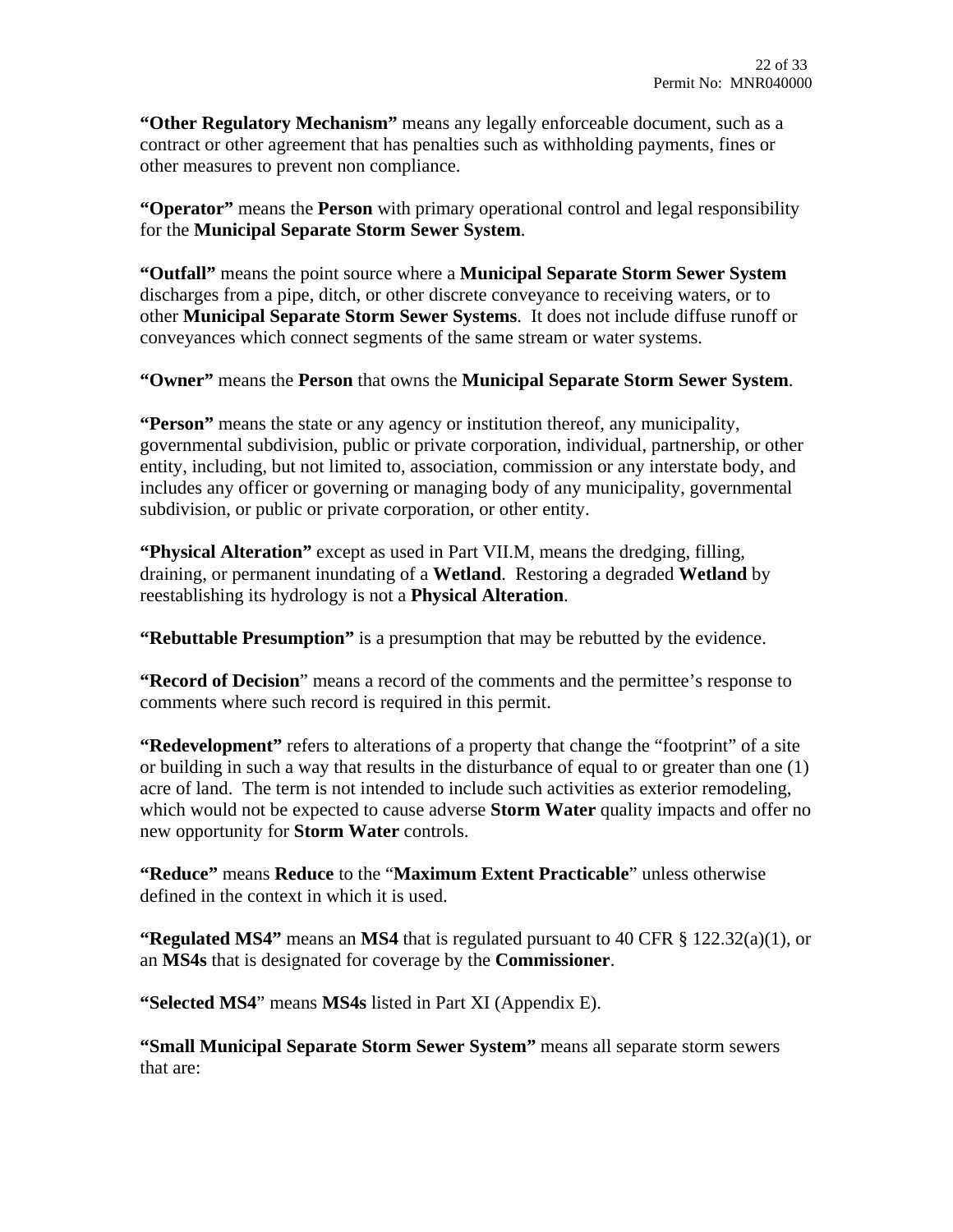- 1. Owned or operated by the United States, a state, city, town, borough, county, parish, district, association, or other public body (created by or pursuant to state law) having jurisdiction over disposal of sewage, industrial wastes, **Storm Water**, or other wastes, including special districts under state law such as a sewer district, flood control district or drainage district, or similar entity, or an Indian tribe or an authorized Indian tribal organization, or a designated and approved management agency under section 208 of the CWA that discharges to waters of the United States.
- 2. Not defined as "large" or "medium" **Municipal Separate Storm Sewer Systems** pursuant to 40 CFR §122.26 paragraphs (b)(4) and (b)(7) or designated under paragraph  $(a)(1)(v)$ .
- 3. This term includes systems similar to separate storm sewer systems in municipalities, such as systems at military bases, large hospital or prison complexes, and highways and other thoroughfares. The term does not include separate storm sewers in very discrete areas, such as individual buildings.

#### **"Small MS4"** means a **Small Municipal Separate Storm Sewer System**.

**"Storm Water"** means **Storm Water** runoff, snowmelt runoff, surface runoff and drainage.

**"Storm Water Pollution Prevention Program"** or **"SWPPP"** is a compilation of **BMPs** to address the six minimum control measures and other provisions of the **MS4** permit, that is designed and managed to **Reduce** the discharge of pollutants from your **MS4** to the **Maximum Extent Practicable** as appropriate to your community.

**"Total Maximum Daily Load"** or **"TMDL"** is the process established by the **USEPA** for the allocation of pollutant loads, including **Storm Water**, to a particular water body or reach of a water body.

**"USEPA"** or **"EPA"** means the U.S. Environmental Protection Agency**.** 

**"Waters of the State"** means all streams, lakes, ponds, marshes, watercourses, waterways, wells, springs, reservoirs, aquifers, irrigation systems, drainage systems and all other bodies or accumulations of water, surface or underground, natural or artificial, public or private, which are contained within, flow through, or border upon the state or any portion thereof.

**"Wetlands"** are those areas that are inundated or saturated by surface water or groundwater at a frequency and duration sufficient to support, and that under normal circumstances do support, a prevalence of vegetation typically adapted for life in saturated soil conditions. **Wetlands** generally include swamps, marshes, bogs, and similar areas. Constructed **Wetlands** designed for wastewater treatment are not **Waters of the State**. **Wetlands** must have the following attributes: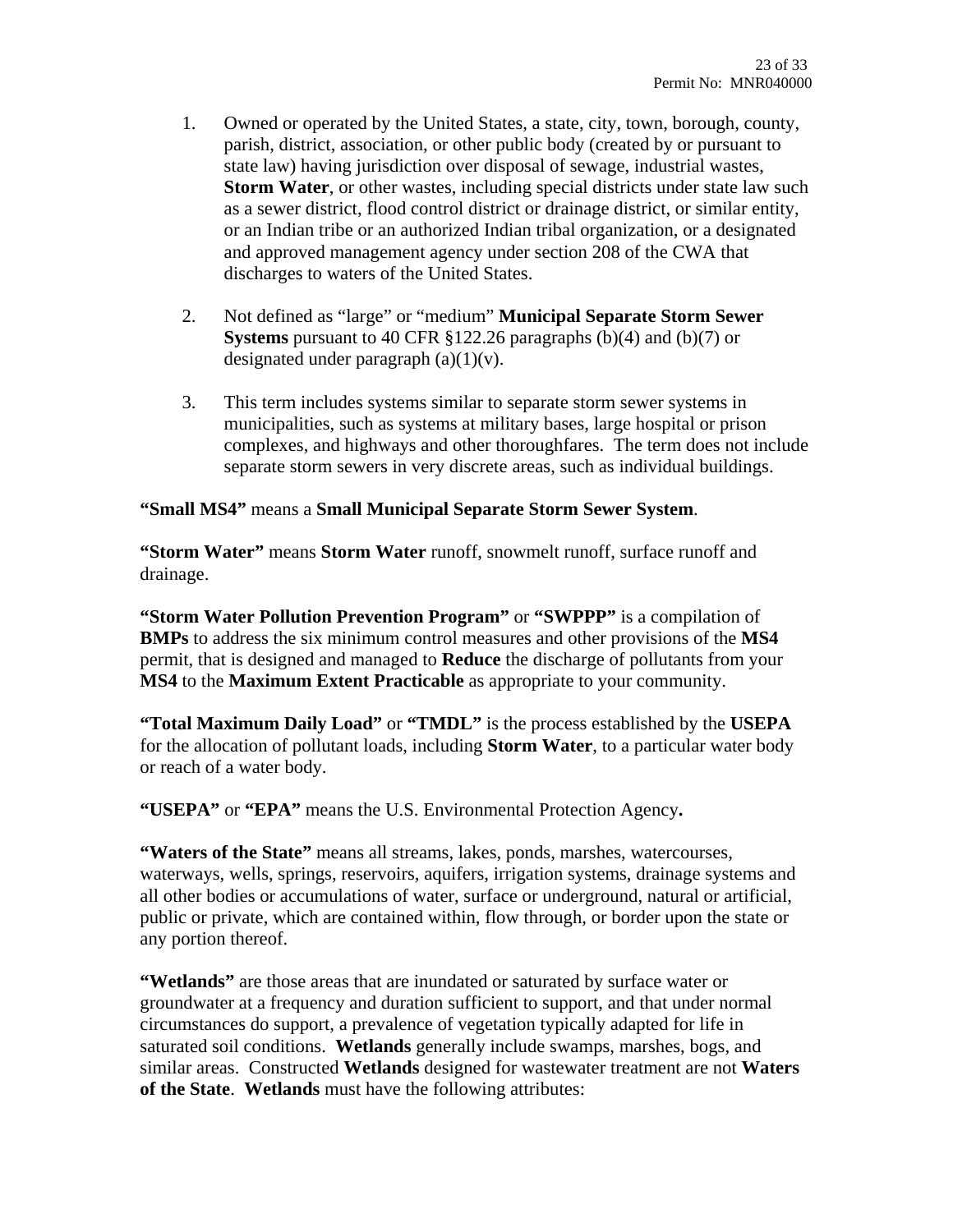- 1. A predominance of hydric soils;
- 2. Inundated or saturated by surface water or groundwater at a frequency and duration sufficient to support a prevalence of hydrophytic vegetation typically adapted for life in a saturated soil condition; and
- 3. Under normal circumstances support a prevalence of such vegetation.

**"You"** means the **Owner**, **Operator** or permittee as appropriate.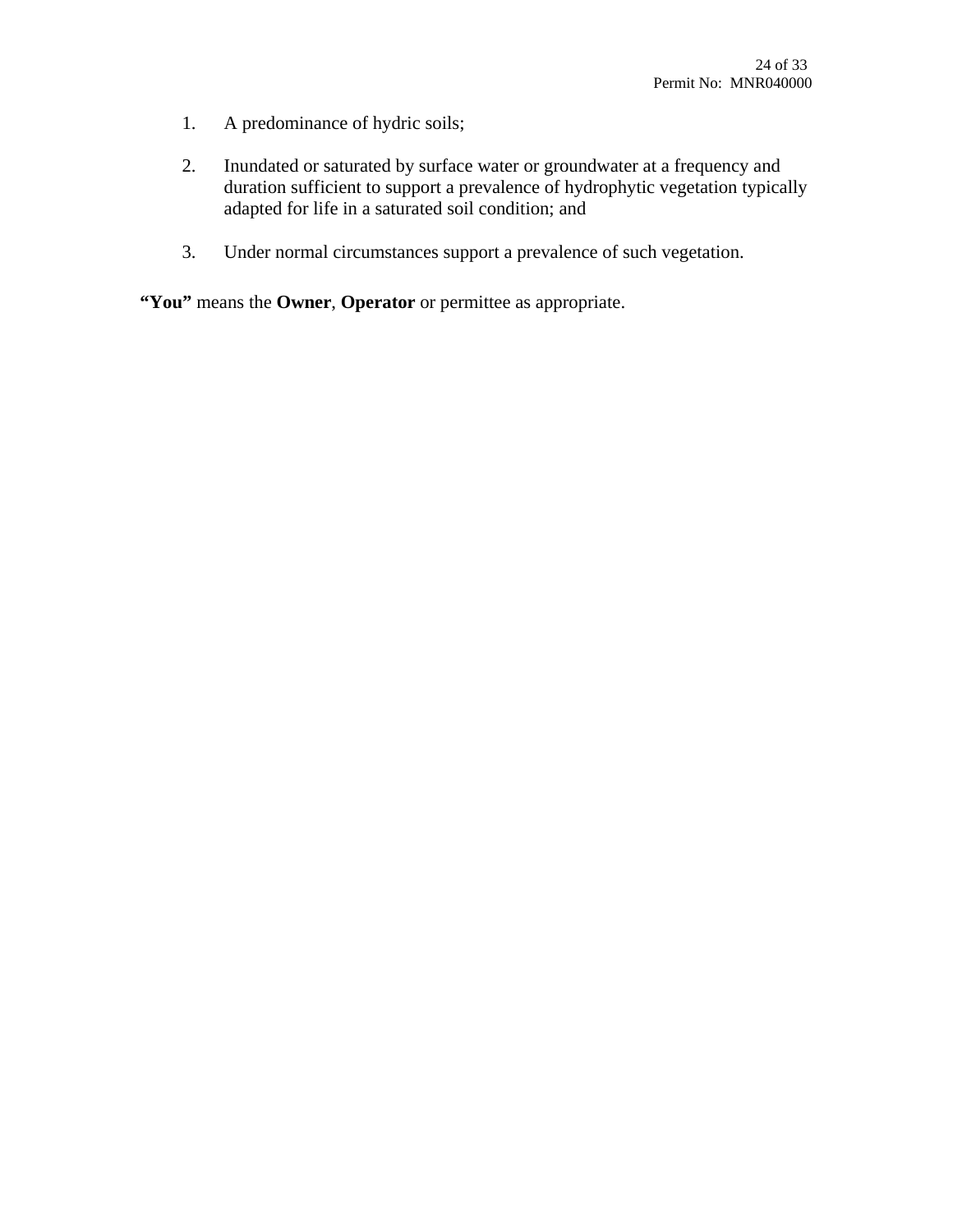## **PART IX. APPENDIX C: LIMITATIONS ON COVERAGE**

**Contents of Appendix C:** 

- *A. Discharges to Waters With Prohibited Discharges (pages 25-26)*
- *B. Discharges to Waters With Restricted Discharges (pages 26-28)*
- *C. Discharges to Trout Waters (page 28)*
- *D. Discharges to Wetlands (page 28)*
- *E. Discharges Requiring Environmental Review (page 28)*
- *F. Discharges Affecting Threatened or Endangered Species or Their Habitat (page 29)*
- *G. Discharges Affecting Historic or Archeological Sites (page 29)*
- *H. Discharges Affecting Source Water Protection Areas (page 29)*

This part describes more stringent requirements for discharges that meet the following specified criteria, A through H. Whenever two or more requirements, restrictions, or prohibitions apply, both or all must be met. Whenever two or more requirements, restrictions or prohibitions conflict, the more restrictive conditions must be met.

- **A. Discharges to Waters with Prohibited Discharges** *(Minn. R. 7050.0180, subp. 3, 4 and 5)***.** This permit does not authorize **New or Expanded Discharges** to waters, or discharges adversely impacting waters, where the applicable water quality standards prohibit **New or Expanded Discharges** as described in Minn. R. 7050.0180, subp. 3, 4, and 5 unless the following requirements are met:
	- 1. **List. You** must identify as part of your application for permit the Waters with Prohibited Discharges to which your **MS4** discharges. The list must be included with your application, to be submitted within 90 days after the permit effective date on page 1 of this permit or for **Designated MS4s** in accordance with Part IV.B.
	- 2. **Map. You** must mark on U.S.G.S. watershed or topographic maps of 1:24,000 scale or better at minimum the DNR minor subwatersheds in your jurisdiction that discharge in whole or in part to Waters with Prohibited Discharges. **You** must provide a narrative estimate of the percent impervious surface based on current land use, the percent expected future impervious surface based on zoning or comprehensive plans, and other information that may significantly affect your runoff to the listed waters. The map must be included with your application, to be submitted within 90 days after the permit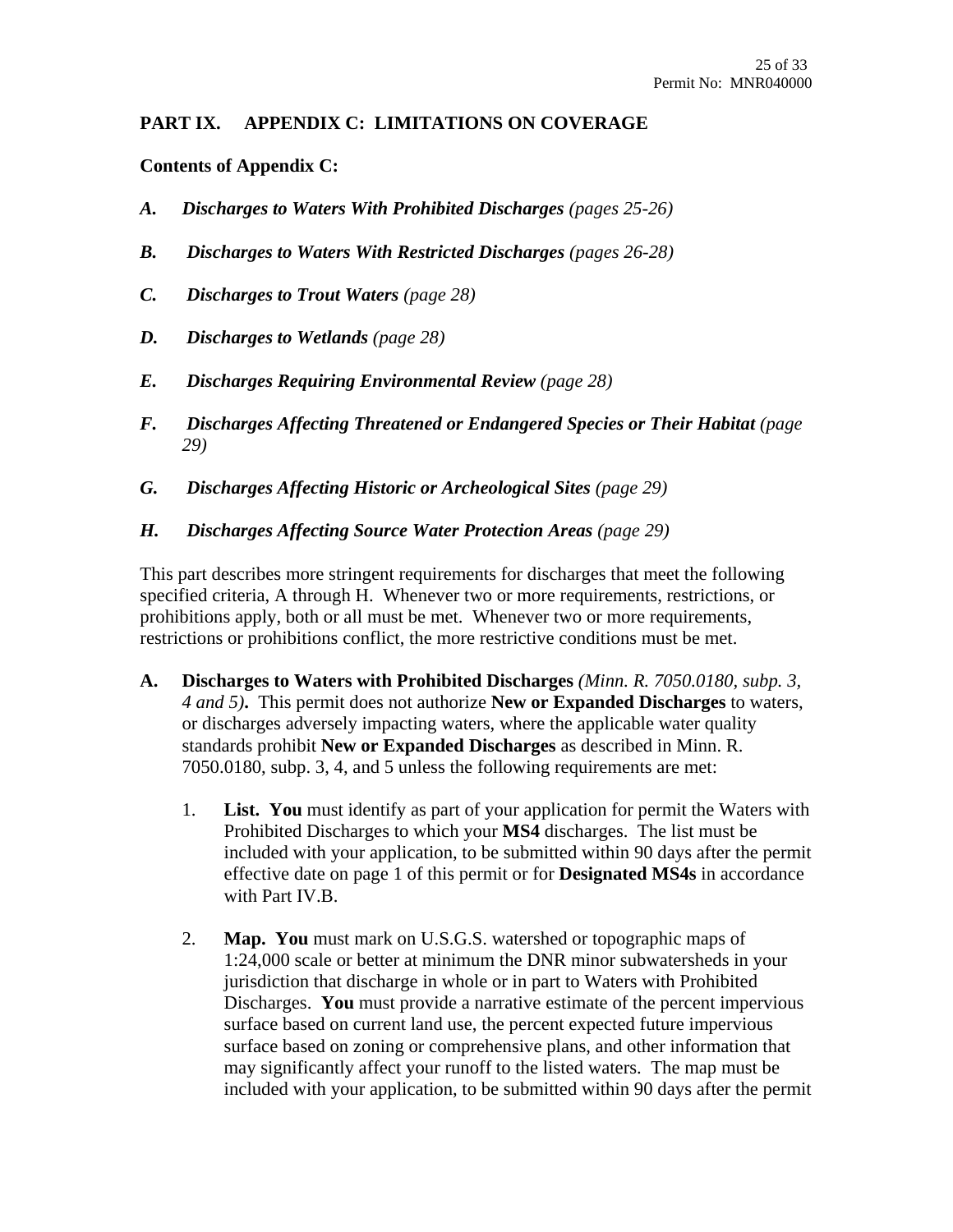effective date on page 1 of this permit or for **Designated MS4s** in accordance with Part IV.B.

- 3. **Assessment. You** must then assess how your **Storm Water Pollution Prevention Program** can be reasonably modified to eliminate **New or Expanded Discharges** to Waters with Prohibited Discharges. This assessment must be developed for **New or Expanded Discharges** created from 1988 until the year 2020. **You** must present this assessment, together with your proposed changes to your **Storm Water Pollution Prevention Program,** for public comment during the annual public comment period required in the permit, prior to your first annual report (see Part VI.D) or prior to the schedule in Appendix E for **Selected MS4s**.
- 4. **Assessment Submittal**. **You** must submit the assessment from Part IX.A.3 above, including your response to any public comments and proposed changes to your **Storm Water Pollution Prevention Program,** (a) with your first annual report, (b) on another later date if established for your **MS4** by the **Commssioner**, or (c) in accordance with the schedule in Appendix E for **Selected MS4s**. The assessment will be reviewed by the **Commissioner**, who will provide opportunity for public input and hearing prior to denial or approval of your proposed **Storm Water Pollution Prevention Program**. The **MPCA** reserves the right to incorporate as much available information as possible in the decision making process, including the right to independently develop and evaluate potential alternatives to the discharge.
- 5. **Implementation. You** must implement your approved plan, including all approved **BMPs**, in accordance with the schedule in the approved **Storm Water Pollution Prevention Program**.
- **B. Discharges to Waters with Restricted Discharges** *(Minn. R. 7050.0180, subp.6, 6a, and 6b)*. This permit does not authorize **New or Expanded Discharges** to waters where the applicable water quality standards restrict **New or Expanded Discharges**, unless such discharges are in accordance with Minn. R. 7050.0180, subpart 6, 6a, and 6b, and other applicable rules, and the following requirements. For **MS4s** that have discharges to outstanding resource value waters listed in Minn. R. 7050.0180, subp. 6, 6a or 6b (listed waters, or Waters with Restricted Discharges), the **MPCA** makes a **Rebuttable Presumption** that those **MS4s** have or will create a **New or Expanded Discharge** to a listed water. The following requirements create a schedule to bring discharges to listed waters into compliance:
	- 1. In order to allow a **New or Expanded Discharge** to Waters with Restricted Discharges, the **MPCA** must determine that there are no prudent and feasible alternatives to the **New or Expanded Discharge**. The determination will be based on your demonstration. This demonstration should include, but is not limited to developing a plan to address prudent and feasible alternatives to the discharge. If **You** intend to argue that there are no prudent and feasible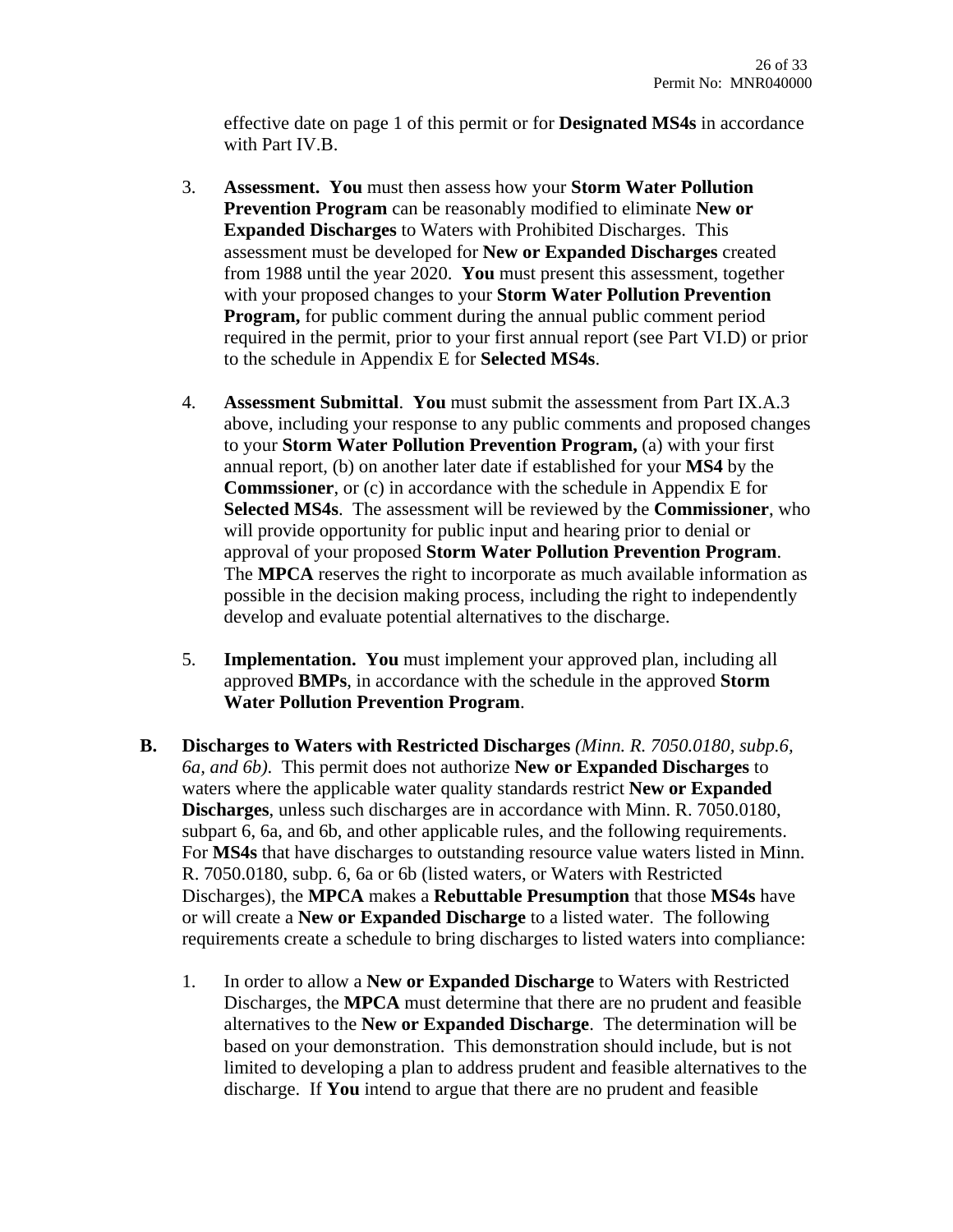alternatives to the discharge to these waters, **You** must develop a plan to restrict the discharge to the extent necessary to preserve the existing high quality, or to preserve the wilderness, scientific, recreational, or other special characteristics that make the listed water an outstanding resource value water.

- 2. Here are the specific actions **You** must take:
	- a. **List. You** must identify as part of your application for permit the waters with restricted discharges to which your **MS4** discharges. The list must be included with your application, to be submitted within 90 days after the permit effective date on page 1 of this permit or for **Designated MS4s** in accordance with Part IV.B.
	- b. **Map. You** must mark on U.S.G.S. watershed or topographic maps of 1:24,000 scale or better at minimum the DNR minor subwatersheds in your jurisdiction that discharge in whole or in part to waters with restricted discharges. **You** must provide a narrative estimate of the percent impervious surface based on current land use, the percent of future expected impervious surface based on zoning or comprehensive plans, and other information that may significantly affect your runoff to the listed waters. **You** must submit this map with your application within 90 days after the permit effective date on page 1 of this permit or other later date if established by the **Commissioner.**
	- c. **Assessment. You** must then assess how your **Storm Water Pollution Prevention Program** can be reasonably altered to eliminate **New or Expanded Discharges** to waters with restricted discharges. This assessment must be developed for **New or Expanded Discharges** produced from 1988 until the year 2020. Where **You** intend to argue that there are no prudent and feasible alternatives **to New or Expanded Discharges** to these waters, **You** must propose measures **You** will implement to restrict the discharge to the extent necessary to preserve the existing high quality, or to preserve the wilderness, scientific, recreational, or other special characteristics that make the listed waters outstanding resource value waters. Measures that can be proposed include ordinances and zoning changes or other **BMPs. You** must present this assessment, together with your proposed changes to your **Storm Water Pollution Prevention Program,** for public comment during the annual public comment period required in the permit, prior to your first annual report (see Part VI.D) or prior to the schedule in Appendix E for **Selected MS4s.**
	- d. **Assessment Submittal**. **You** must submit the assessment from Part IX.B.2.c above, and your response to any public comments, with your plan and proposed changes to your **Storm Water Pollution Prevention Program** and submit it with your first annual report, or on another later date if established for your **MS4** by the **Commissioner,** or according to the schedule in Appendix E for **Selected MS4s**. The plan and proposed changes to the **Storm Water Pollution Prevention Program** will be reviewed by the **Commissioner**, who will provide opportunity for public input and hearing pursuant to Minn. R. ch. 7001 prior to denial or approval of your proposed **Storm Water Pollution Prevention**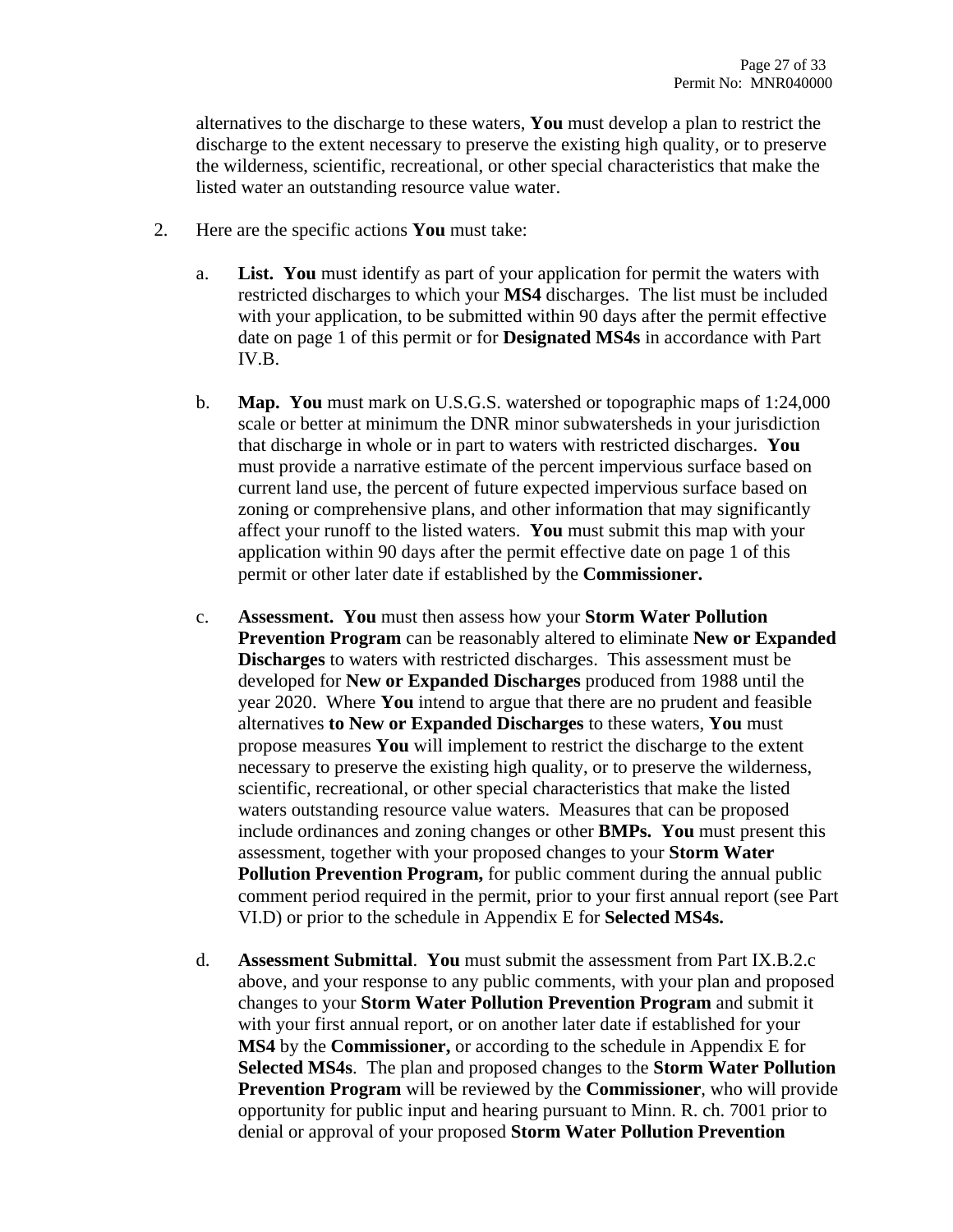**Program** modifications. The **MPCA** reserves the right to incorporate as much available information as possible in the decision making process, including the right to independently develop and evaluate potential prudent and feasible alternatives to the discharge.

- e. **Implementation. You** must implement your approved **Storm Water Pollution Prevention Program**, including all **BMP**s in accordance with the schedule described in the approved **Storm Water Pollution Prevention Program**.
- **C. Discharges Adversely Impacting Trout Waters** *(Minn. R. 6264.0050 subp. 2 and 4)***.**  The following requirements apply to Trout Waters listed in Minn. R. 6264.0050, subp. 2 and 4:
	- 1. This permit does not authorize **New or Expanded Discharges** adversely impacting Trout Waters unless, at minimum, **You** establish administrative procedures or other measures to assure that **You** make the following determinations and document the basis for your decision:
		- a. That there is no feasible and prudent alternative to the proposed discharge; and
		- b. All prudent and feasible measures needed to avoid or **Reduce** impacts to Trout Waters, and to preserve the existing high quality of the water will be implemented (see Part IX.C.2 below).
	- 2. If the discharge cannot be avoided, **You** must consider measures to protect water quality and prevent temperature increases. Acceptable measures include reduce the impervious surfaces, diversion away from the stream and use of filter strips, infiltration, biofiltration, or enhanced grass swales to treat runoff before discharge to the Trout Water. Innovative alternatives to ponds are specifically encouraged for Trout Water discharges if they provide equivalent treatment.
- **D. Discharges to Wetlands** *(Minn. R. 7050.0130, subp. F; also 7050.0186)*. This permit does not authorize **Physical Alterations** to **Wetlands**, or other discharge adversely affecting **Wetlands**, if the alteration will have a significant adverse impact to the designated uses of a **Wetland**. Any **Physical Alterations** to **Wetlands** that will cause a potential for a significant adverse impact to a designated use must be implemented in accordance with the avoidance, minimization and mitigation requirements of Minn. R. 7050.0186 and other applicable rules.
- **E. Discharges Requiring Environmental Review** *(Minn. Stat. ch. 116D, and 42 U.S.C. §§ 4321 – 4370 f)*. This permit does not replace or satisfy any environmental review requirements, including those under the Minnesota Environmental Policy Act (Minn. Stat. ch. 116D), the National Environmental Policy Act (42 U.S.C. §§ 4321 – 4370 f), and rules implementing those laws. Any environmental review required of **You** by law, including preparation of environmental review documents such as environmental assessment worksheets, environmental impact statements, or environmental assessments, must be completed in accordance with those requirements.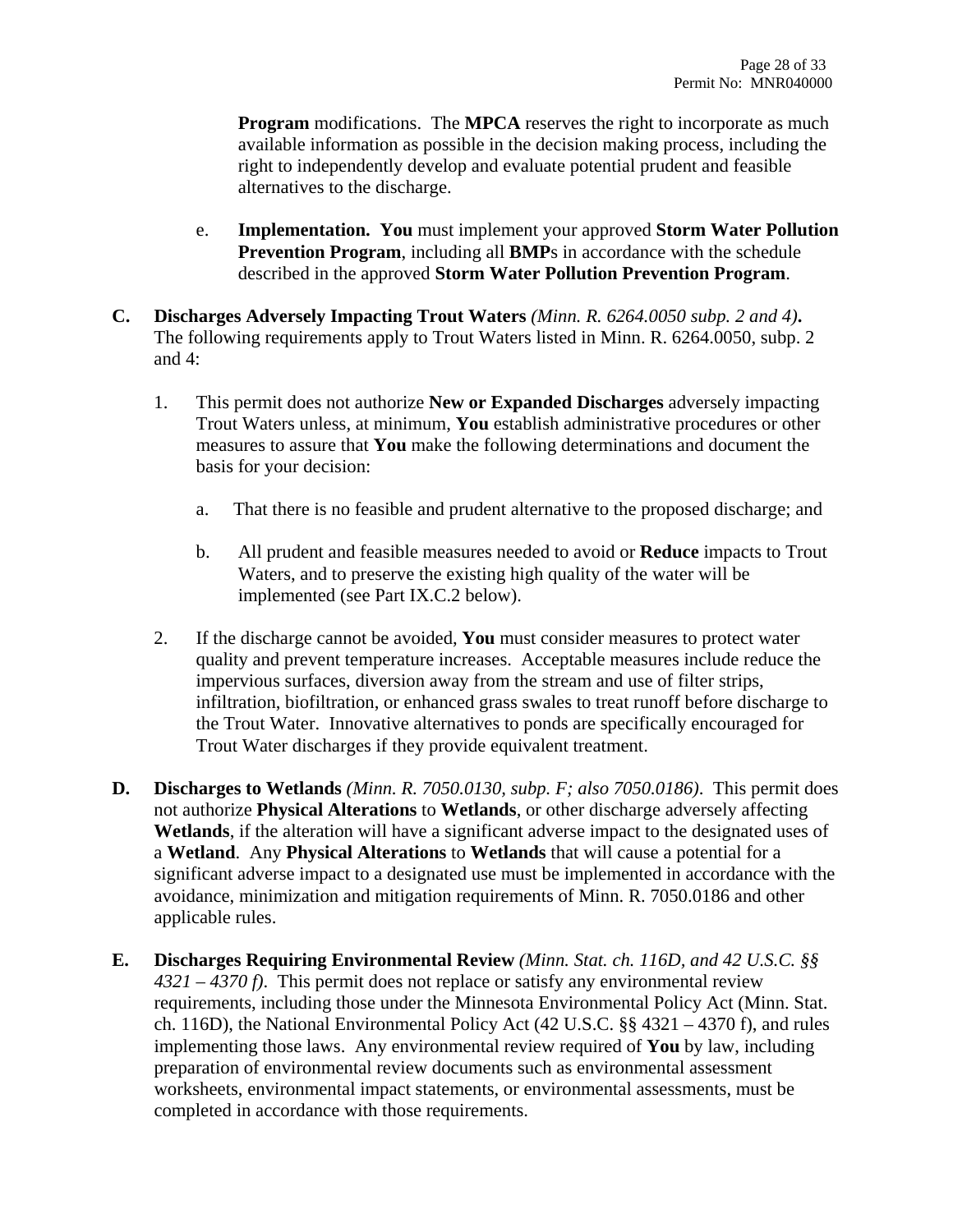- **F. Discharges Affecting Threatened or Endangered Species.** This permit does not replace or satisfy any review requirements for Threatened or Endangered Species, from discharges whose direct, indirect, interrelated, interconnected, or independent impacts would jeopardize a listed Threatened or Endangered Species or adversely modify a designated critical habitat. For any project resulting in a discharge having the potential to adversely impact Threatened or Endangered species, or their critical habitat, **You** must conduct your required review and coordination with appropriate agencies in accordance with those requirements.
- **G. Discharges Affecting Historic or Archeological Sites.** This permit does not replace or satisfy any review requirements for Historic or Archeological Sites from discharges which adversely affect properties listed or eligible for listing in the National Register of Historic Places or adversely affecting known or discovered archeological sites. For any project resulting in a discharge having the potential to adversely impact Historic or Archeological Sites, including significant anthropological sites and any burial sites, **You** must conduct your required review and coordination with the Minnesota State Historic Preservation Officer or other appropriate agencies in accordance with those requirements.
- **H. Discharges Affecting Source Water Protection Areas** *(Minn. R. 4720.5100 4720.5590).* **You** shall incorporate **BMP**s into your **Storm Water Pollution Prevention Program** to protect any of the following drinking water sources that your **MS4** discharge may affect, and **You** shall include the map of these sources with the **Storm Water Pollution Prevention Program** if they have been mapped:
	- 1. Wells and source waters for drinking water supply management areas identified as vulnerable under Minn. R. 4720.5205, 4720.5210, and 4720.5330, and
	- 2. Source water protection areas for surface intakes identified in the source water assessments conducted by or for the Minnesota Department of Health under the federal Safe Drinking Water Act, U.S.C. §§ 300j *–* 13.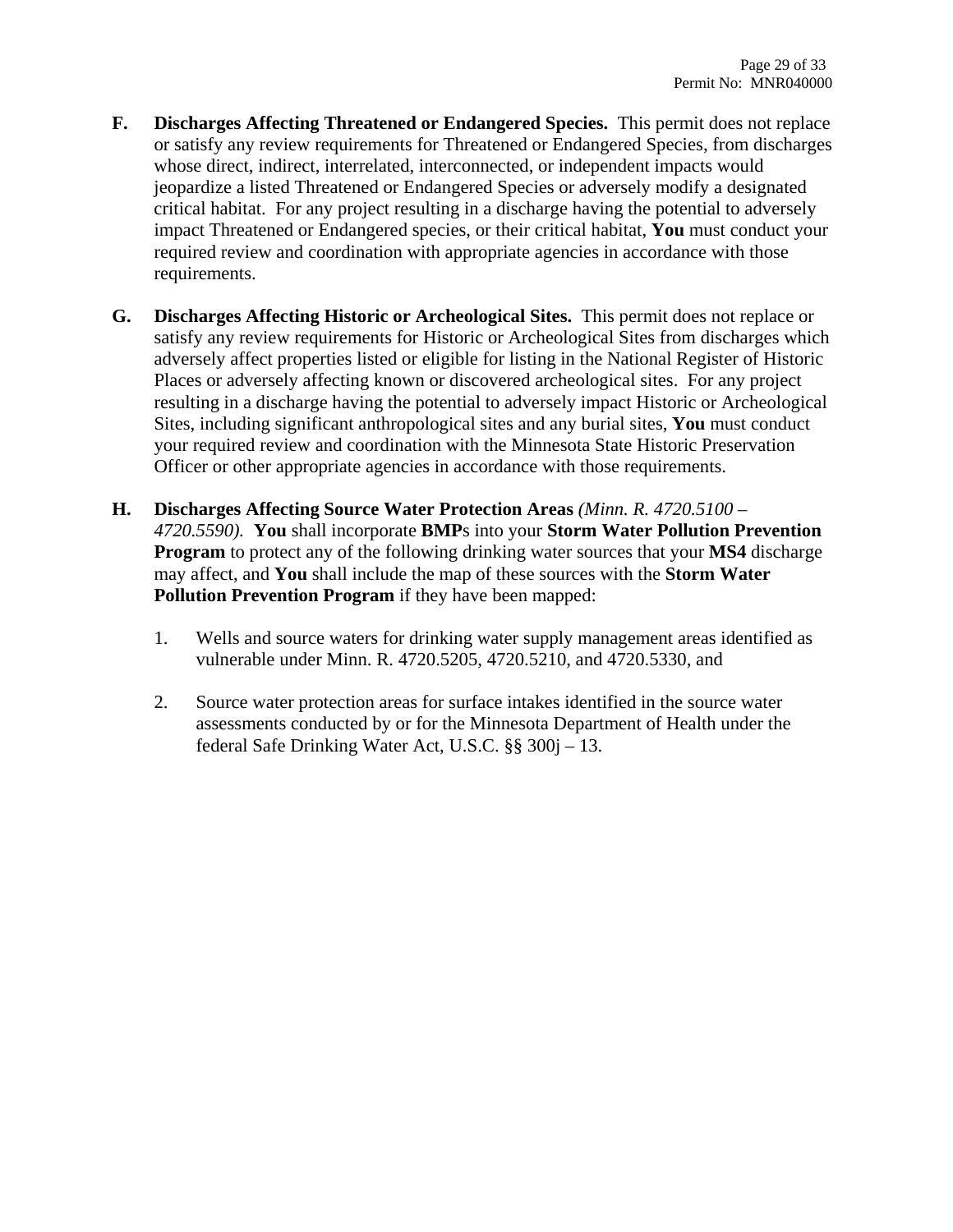## **PART X. APPENDIX D: NONDEGRADATION FOR SELECTED MS4s**

The requirements of this section apply only to **MS4s** called **Selected MS4s** as described in Part XI (Appendix E). Certain **MS4s** have been selected to perform the requirements of this part because their size and growth may be closely correlated with increased **Storm Water** flows and pollutant loading. Nondegradation review applies to all significant **New or Expanded Discharges** to all waters but does not negate the applicable requirements for outstanding resource value waters, requirements for special classes of waters, other requirements in Appendix C or the general requirements of the permit.

## **A. Selected MS4s**

The basic requirement for all **MS4s** regulated under this permit is to develop a **Storm Water Pollution Prevention Program** that meets the requirements of the permit. An additional process is required of a limited number of permittees (30) that are listed in Appendix E. These **Selected MS4s** must submit to the **Commissioner** information described below to determine whether additional control measures beyond those of the permit Parts I through IX can be reasonably taken to minimize the impacts of the discharges. Selection, for purposes of this permit, is described in Appendix E.

#### **B. Loading Assessment**

Each **Selected MS4** must assess the change in **Storm Water** discharge loading for its permitted area using a pollutant loading water quality model that, at minimum, addresses changes in Average Annual Flow Volume, Total Suspended Solids, and Phosphorus. This modeling will be based on two time periods: from 1988 (1988-1990) to the present (2000-2005), and from the present to 2020. The **Selected MS4s** must use a simple model, or another more complex model that they find to be more appropriate, that addresses the parameters of concern. This may include a model that the **Selected MS4** has already used. Other assessment methods may be used if they can be shown to be as effective at quantifying the increase in loading as the modeling methods. The models and/or other methods will be used as part of the assessment to develop the Nondegradation Report, to help in selecting appropriate **BMPs** that address nondegradation, to determine whether additional control measures can reasonably be taken to **Reduce** pollutant loading, and for a few **Selected MS4s** that elect to do so, to evaluate the significance of the **New or Expanded Discharge**.

## **C. Nondegradation Report**

**Selected MS4s** that have significant **New or Expanded Discharges** are required to complete a Nondegradation Report and, upon approval, to incorporate its findings on **BMPs** that address nondegradation into their **Storm Water Pollution Prevention Program.** The **BMPs** shall address changes in pollutant loadings as far as is reasonable and practical through future development. Additionally, the **BMPs** shall address, as far as is reasonable and practical, the negative impacts of increased **Storm Water** discharge volumes that cause increased depth and duration of inundation of **Wetlands** having the potential for a significant adverse impact to a designated use of the **Wetland**, or changes in stream morphology that have the potential for a significant adverse impact to a designated use of the streams.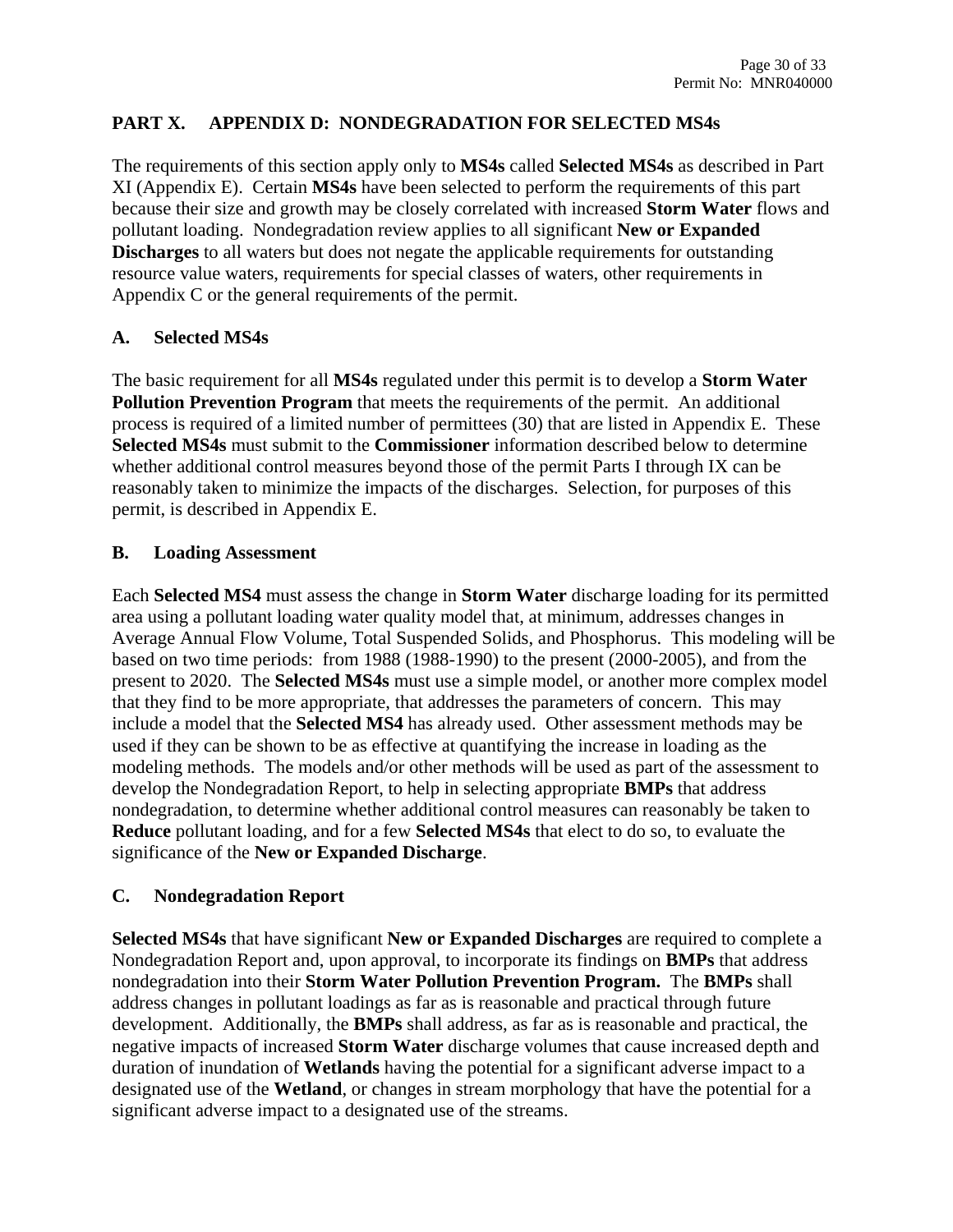The Nondegradation Report must include consideration of the Loading Assessment, which must include analysis of flow and may include removal of pollutants by **BMPs** already initiated. For purposes of this **General Permit**, 1988 levels consistently attained means runoff that would have been produced under approximately average conditions of rainfall. Local S**torm Water** management plans and other pertinent factors may also be considered. **BMP**s implemented by other parties may be considered when those **BMPs** affect the **Storm Water** from the area of the **Selected MS4**. If the pollutant loadings cannot be **Reduced** to levels consistently attained in 1988, the Report must describe reasonable and practical **BMPs** that the **Selected MS4** plans to incorporate into a modified **Storm Water Pollution Prevention Program**. The **Selected MS4** must consider alternatives, explain which alternatives have been studied but rejected and why, and propose alternatives that are reasonable and practical. The Report must give high priority to **BMPs** that address impacts of future growth, such as ordinances for **New Development**. Where increases in pollutant loading have already occurred due to past development, the Report must consider retrofit and mitigation options (**BMPs**) that the **Selected MS4** determines to be reasonable, practical and appropriate for the community. The **Selected MS4** is responsible for developing any site specific cost/benefit, social, and environmental information that the **Selected MS4** wishes to bring to the **Agency's** attention. The **Selected MS4** must incorporate the **BMPs** into a modified **Storm Water Pollution Prevention Program** and include an implementation schedule that addresses **New Development** and retrofit **BMPs** it proposes to implement.

## **D. Public Participation**

Prior to submittal to the **MPCA**, the proposed **Storm Water Pollution Prevention Program** modifications to address nondegradation will be public noticed at the local level as required in the permit (Part V.G.1.e). Each **Selected MS4** shall also submit its **Storm Water Pollution Prevention Program** modifications to address nondegradation to the appropriate local water authority (e.g. watershed organizations or county water planning authority) in time to allow for their review and comment. The Nondegradation Report explaining the proposed **BMPs** and the entire **Storm Water Pollution Prevention Program** must be made available to the public and local water authority upon request.

## **E. Submittals for Selected MS4s**

**Selected MS4s** must submit their proposed changes to the **Storm Water Pollution Prevention Program**, reports addressing nondegradation for all waters (and restricted waters or prohibited waters if applicable), together with other supporting documents, to the **MPCA** in accordance with the schedule in Appendix E. This submittal must include:

- 1. The Loading Assessment;
- 2. The Nondegradation Report;
- 3. The proposed **Storm Water Pollution Prevention Program** modifications to address nondegradation;
- 4. The public and local water authority comments on the proposed **Storm Water Pollution Prevention Program** modifications to address nondegradation, with a **Record of Decision** on the comments; and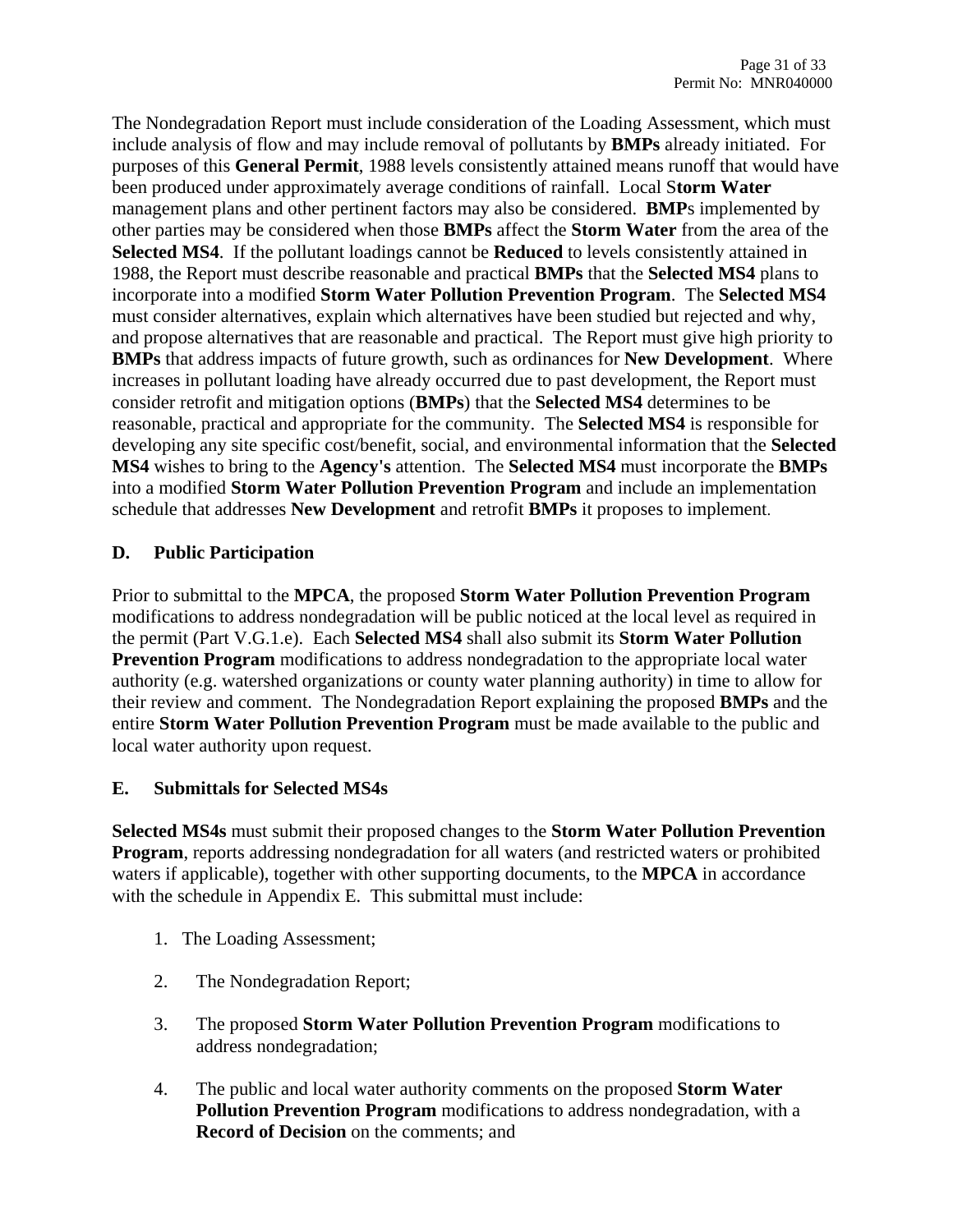5. An application to modify the permit.

## **F. MPCA Review**

The **MPCA** will review the above submittals in accordance with Minn. R. ch. 7001. After consideration of the Loading Assessment, the Nondegradation Report, public and local water authority comments, the **Record of Decision** by the **Selected MS4**, and other pertinent information, the **MPCA** will make a determination on the preliminary approval of the proposed **Storm Water Pollution Prevention Program**. The role of the **MPCA** during the review process will generally be limited to reviewing the information presented by the **Selected MS4** and comments made by others during the review process. However, the **MPCA** reserves the right to incorporate as much available information as possible in the decision making process, including the right to independently develop and evaluate potential reasonable and practical alternatives.

#### **G. Notice and Preliminary Determination**

The **MPCA** will provide statewide public notice and opportunity for hearing on any **MPCA**  determination of intent to deny or approve the **Storm Water Pollution Prevention Program** modifications to be implemented under this permit. The **MPCA** will provide public and **MPCA**  comments to the **Selected MS4**. The **Selected MS4** will have the opportunity to respond to the comments prior to the **MPCA** making a final determination.

#### **H. Final Determination**

The **Commissioner** will make a final determination on the modifications to the **Storm Water Pollution Prevention Program** in accordance with Minn. R. ch. 7001.

#### **I. Implementation of the Approved Storm Water Pollution Prevention Program**

Following approval by the **MPCA** (as described in Part X.H above), the approved **Storm Water Pollution Prevention Program** modifications, including any changes required by the **MPCA**, must be implemented by the **Selected MS4** in accordance with the schedule in the approved **Storm Water Pollution Prevention Program** and modifications.